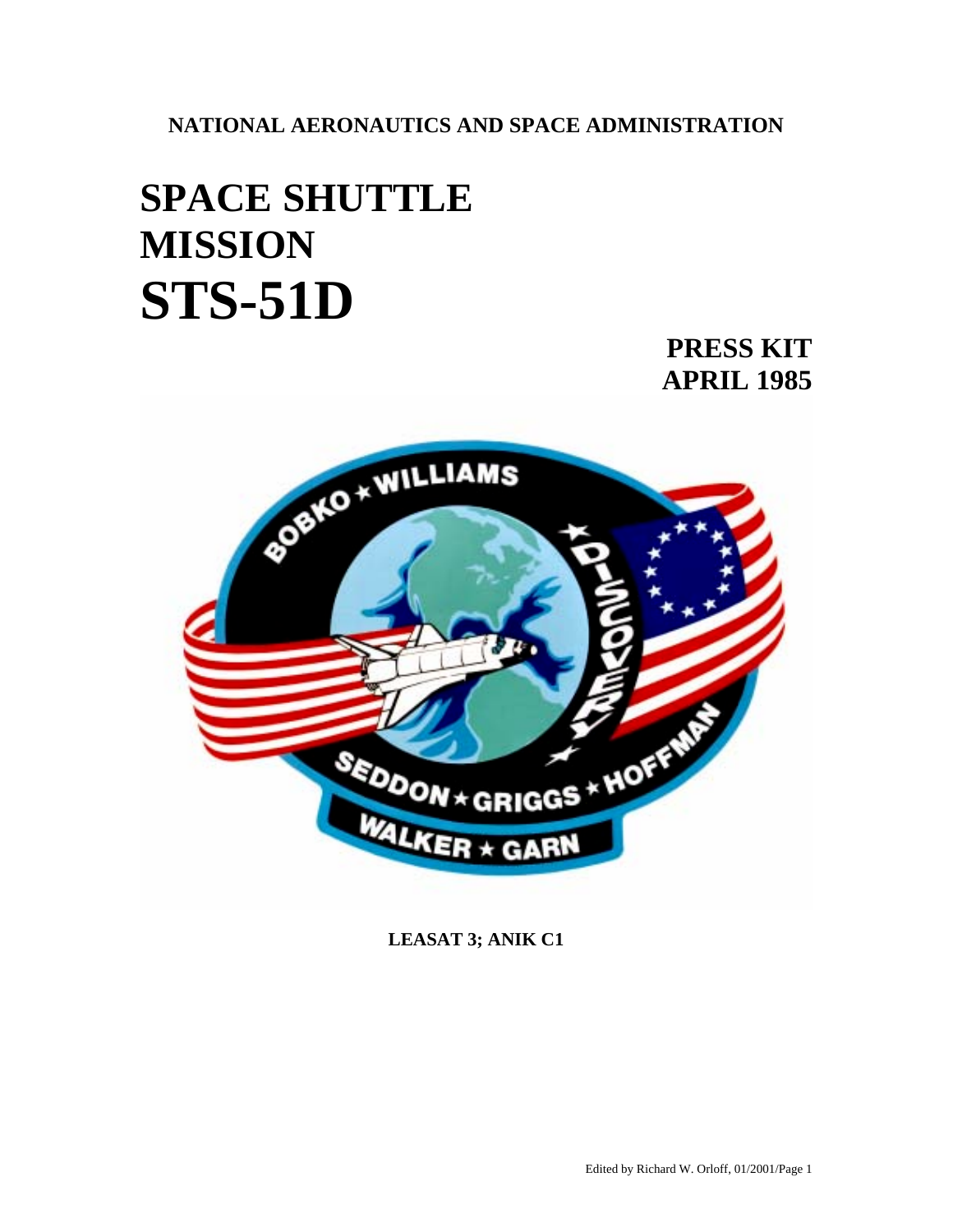## **STS-51D INSIGNIA**

*S85-28989 -- The dominant feature of the STS-51D insignia is an orbit formed by a colonial American flag and a space orbiter. The flag in orbit signifies the U.S. presence in space and pre-eminence in manned spaceflight as exemplified by the shuttle. The orbiter flies out of the U.S. flag to indicate that is comes from this country and the American people. The original 13-star flag is used to symbolize a continuity of technical achievement and progress since colonial times. The name Discovery preceding the flag represents the spirit of discovery and exploration of new frontiers which have been a hallmark of American people even before they were formed together as a nation.* 

*The NASA insignia design for space shuttle flights is reserved for use by the astronauts and for other official use as the NASA Administrator may authorize. Public availability has been approved only in the form of illustrations by the various news media. When and if there is any change in this policy, which we do not anticipate, it will be publicly announced.* 

*PHOTO CREDIT: NASA or National Aeronautics and Space Administration.*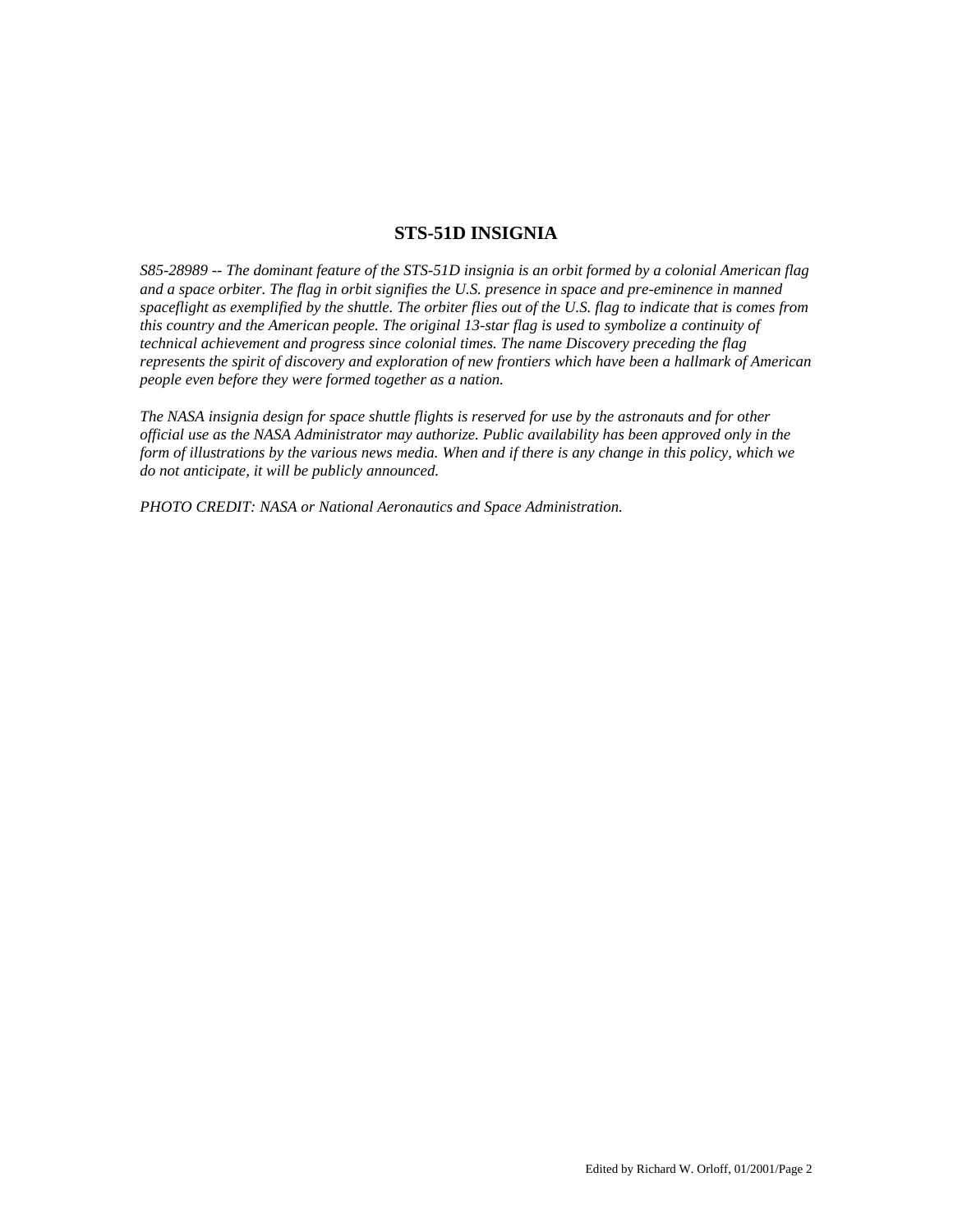## **RELEASE NO: 85-47 April 1985**

## **CONTACTS**

Sarah Keegan Headquarters, Washington, DC (Phone: 202/453-8590)

Barbara Selby Headquarters, Washington, DC (Phone: 202/453-8400)

Jim Ball Kennedy Space Center, FL (Phone: 305/867-2468)

David Alter Johnson Space Center, Houston, TX (Phone: 713/483-5111)

Robert Ruhl Marshall Space Flight Center, Huntsville, AL (Phone: 205/453-0034)

James Elliott Goddard Space Flight Center, Greenbelt, MD (Phone: 302/344-6256)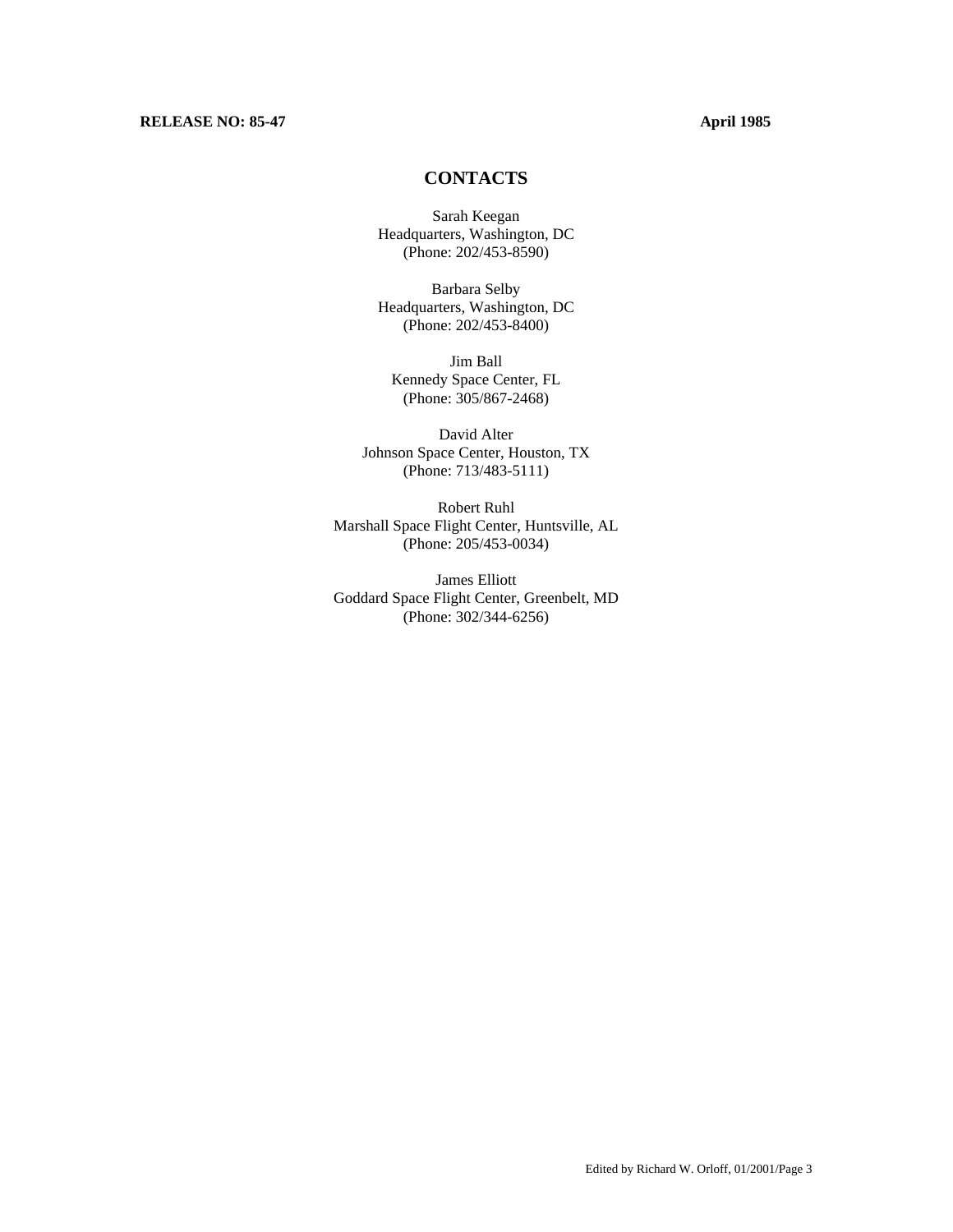**RELEASE NO: 85-47** 

**CONTENTS** 

| <b>April 1985</b> |
|-------------------|
|-------------------|

| <b>GENERAL RELEASE</b>                          | 5  |
|-------------------------------------------------|----|
| 51-D BRIEFING SCHEDULE                          | 7  |
| <b>GENERAL INFORMATION</b>                      | 8  |
| SHUTTLE MISSION 51-D -- QUICK LOOK FACTS        | 9  |
| <b>SUMMARY OF MAJOR ACTIVITIES</b>              | 10 |
| 51-D TRAJECTORY SEQUENCE OF EVENTS              | 11 |
| PAYLOAD AND VEHICLE WEIGHTS SUMMARY             | 13 |
| LEASAT 3 (SYNCOM IV-3)                          | 14 |
| ANIK C-1 (TELESAT I)                            | 15 |
| CONTINUOUS FLOW ELECTROPHORESIS SYSTEM (CFES)   | 16 |
| PROTEIN CRYSTAL GROWTH EXPERIMENT               | 17 |
| SHUTTLE STUDENT INVOLVEMENT PROGRAM EXPERIMENTS | 18 |
| AMERICAN FLIGHT ECHOCARDIOGRAPH                 | 19 |
| <b>GETAWAY SPECIALS</b>                         | 20 |
| PHASE PARTITIONING EXPERIMENT                   | 21 |
| MEDICAL EXPERIMENTS                             | 22 |
| <b>TOYS IN SPACE</b>                            | 23 |
| ASTRONOMY PHOTOGRAPHY VERIFICATION TEST         | 24 |
| <b>51-D FLIGHT CREW DATA</b>                    | 25 |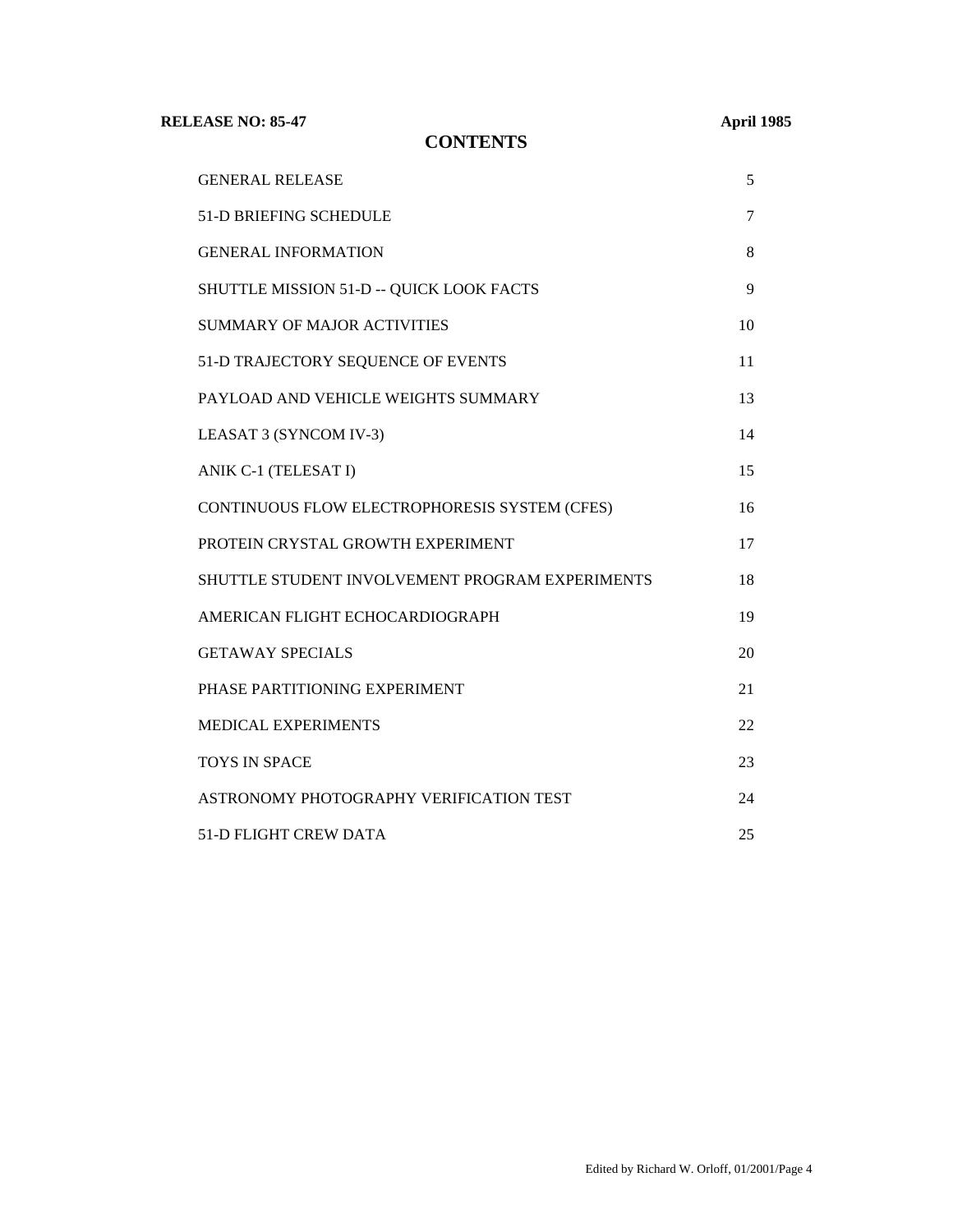## **TWO SATELLITE DEPLOYMENTS TO HIGHLIGHT 16TH SHUTTLE MISSION**

The fourth flight of orbiter Discovery will be highlighted by two satellite deployments when NASA conducts its 16th Space Shuttle mission.

The remanifested mission 51-D is scheduled for liftoff from Pad 39-A at Kennedy Space Center, FL, no earlier than April 12, 1985. Launch window opportunities on that day extend from 8:04 to 8:18 a.m. and from 8:45 to 9 a.m. EST. The 5-day, 78-orbit mission is slated to conclude with a landing on KSC's Shuttle runway.

Mission 51-D was originally set for a March launch and included deployment of the Hughes LEASAT 3 spacecraft and retrieval of NASA's Long Duration Exposure Facility. It was remanifested following the decision to cancel Mission 51-E, which was to have been flown by orbiter Challenger.

The revised 51-D cargo includes the Hughes satellite plus the Canadian communications spacecraft Anik C-1. Other payloads include the Continuous Flow Electrophoresis System, the American Echocardiograph Experiment, two middeck student experiments and two Getaway Special canisters.

Also scheduled to fly are a variety of simple toys intended to demonstrate the unique properties of space flight for elementary and junior high school students.

The 51-D crew consists of Karol J. Bobko, commander; Donald E. Williams, pilot; M. Rhea Seddon, Jeffrey A. Hoffman and S. David Griggs, mission specialists. Bobko served as pilot on STS-6.

Also flying as part of the crew will be payload specialists Charles D. Walker, making his second trip into space to operate the McDonnell Douglas electrophoresis equipment, and E. J. "Jake" Garn, a U.S. Senator from Utah, who will be the first public official to fly aboard the Space Shuttle. Garn is onboard as a Congressional observer.

Garn has completed payload specialist training to carry out numerous medical physiological tests and measurements designed to detect and record changes the body undergoes in weightlessness.

All members of the crew, except Walker, were reassigned from the cancelled 51-E flight.

After liftoff, Discovery will be flown into an elliptical orbit ranging from 244 x 160 nautical miles, inclined 28.5 degrees to the equator.

After achieving orbit, Discovery's crew will open the payload bay doors and begin preparations for deployment of the Canadian satellite. The Anik C-1 spacecraft and its attached upper stage, a McDonnell Douglas Payload Assist Module (PAM), is scheduled to be spring-ejected from the cargo bay as Discovery crosses the equator on the seventh orbit at approximately 9 hours, 38 minutes mission elapsed time (MET).

After a separation burn to move the orbiter to a safe distance from Anik, the crew will observe ignition of the PAM upper stage booster, using the camera on the end of the orbiter's robot arm.

Ignition of the PAM will occur about 45 minutes, or a half an orbit, after deployment and will place the 7,386-pound spacecraft into a highly elliptical transfer orbit with a high point of about 22,300 miles.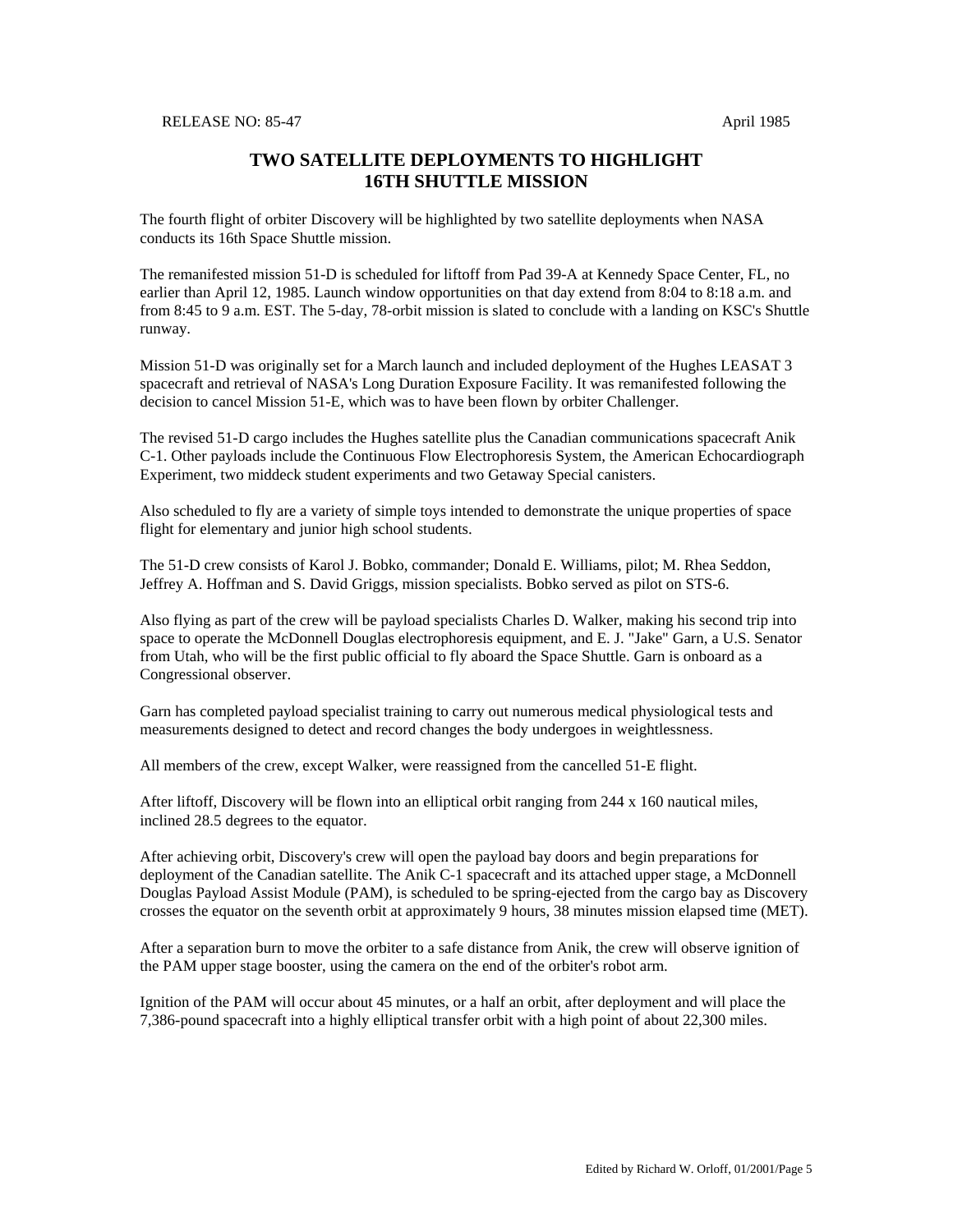Discovery's separation burn also will raise its altitude to 191 by 281 miles in preparation for the LEASAT deployment on the following day.

At a selected apogee, ground controllers will fire another small rocket motor attached to the Canadian spacecraft to circularize the satellite's orbit at geosynchronous altitude.

Also on Discovery's first day in orbit, crewmembers assigned to the American Echocardiograph Experiment (AFE) and the Continuous Flow Electrophoresis System (CFES) will activate their equipment and initiate operations. A checkout of the Shuttle's robot arm also is planned.

During the crew's second day in space, AFE and CFES operations will continue while the flight crew prepares and deploys the LEASAT 3 spacecraft as Discovery crosses the equator on orbit 17.

Deployment will take place about 1 day, 1 hour into the mission. Another separation maneuver will put a safe distance between the orbiter and the satellite prior to perigee kick motor ignition and will place Discovery in a 201-by-283-mile orbit.

About 45 minutes after deployment from the cargo bay, onboard timers will fire LEASAT's perigee kick motor to begin a series of orbital changes which will eventually place it in geosynchronous orbit.

Mission days 3 and 4 will see continuation of the CFES and AFE operations, and medical experiments. Flight day 3 provides backup deploy opportunities for both Anik and LEASAT.

On flight day 5, the astronauts will perform routine tests of orbiter systems in preparation for the spaceship's return to Earth. The crew will check out the primary reaction control system, the hydraulic system, and aerodynamic controls. An on-orbit press conference is also planned.

The final flight day will include student experiments and 11 orbit preparations such as equipment stowage, closing of the payload bay doors and crew preparation for reentry.

A burn of Discovery's orbital maneuvering system engines over the Indian Ocean will initiate the spaceship's reentry to a landing on Kennedy's 15,000-foot Shuttle runway. The deorbit burn is scheduled to occur on orbit 78 at 4 days, 23 hours, 3 minutes MET. Touchdown will come at 5 days, 11 minutes MET, or 8:15 a.m. EST, April 17.

(END OF GENERAL RELEASE; BACKGROUND INFORMATION FOLLOWS.)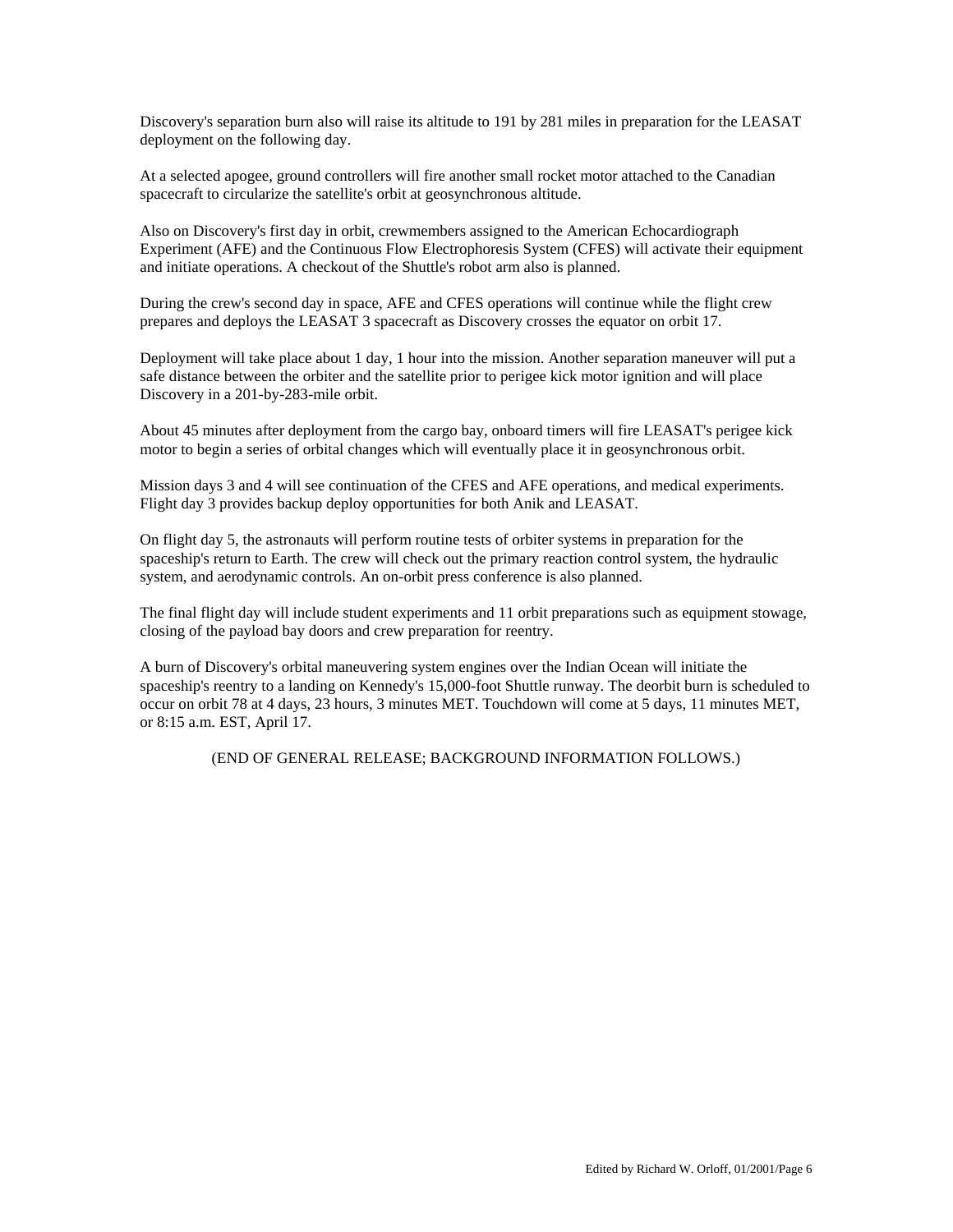| <b>Time</b>                                                                                                    |                                                                           |                          |
|----------------------------------------------------------------------------------------------------------------|---------------------------------------------------------------------------|--------------------------|
| (EST)                                                                                                          | <b>Briefing</b>                                                           | Origin                   |
|                                                                                                                |                                                                           |                          |
| T-1 Day                                                                                                        |                                                                           |                          |
|                                                                                                                |                                                                           |                          |
| $9:00$ a.m.                                                                                                    | <b>KSC Turnaround Briefing</b>                                            | <b>KSC</b>               |
| $9:30$ a.m.                                                                                                    | Telesat (Anik)                                                            | <b>KSC</b>               |
| $10:00$ a.m.                                                                                                   | Continuous Flow Electrophoresis System (CFES)                             | <b>KSC</b>               |
| $10:30$ a.m.                                                                                                   | <b>MSFC</b> Experiments                                                   | <b>KSC</b>               |
| $11:00$ a.m.                                                                                                   | Getaway Specials                                                          | <b>KSC</b>               |
| $11:30$ a.m.                                                                                                   | Shuttle Student Involvement Program                                       | <b>KSC</b>               |
| 1:30 p.m.                                                                                                      | Prelaunch Briefing                                                        | <b>KSC</b>               |
|                                                                                                                |                                                                           |                          |
| <b>T-Day</b>                                                                                                   |                                                                           |                          |
|                                                                                                                |                                                                           |                          |
|                                                                                                                |                                                                           |                          |
|                                                                                                                |                                                                           |                          |
|                                                                                                                |                                                                           |                          |
|                                                                                                                |                                                                           |                          |
|                                                                                                                |                                                                           |                          |
|                                                                                                                |                                                                           |                          |
|                                                                                                                |                                                                           |                          |
|                                                                                                                |                                                                           |                          |
| $9:15$ a.m.                                                                                                    | Post Landing Briefing                                                     | <b>KSC</b>               |
| $9:15$ a.m.<br><b>Launch Through End of Mission</b><br>Times announced<br>on NASA Select<br><b>Landing Day</b> | Post Launch Press Conference<br>Flight Director Change-of-Shift Briefings | <b>KSC</b><br><b>JSC</b> |

## **51D BRIEFING SCHEDULE**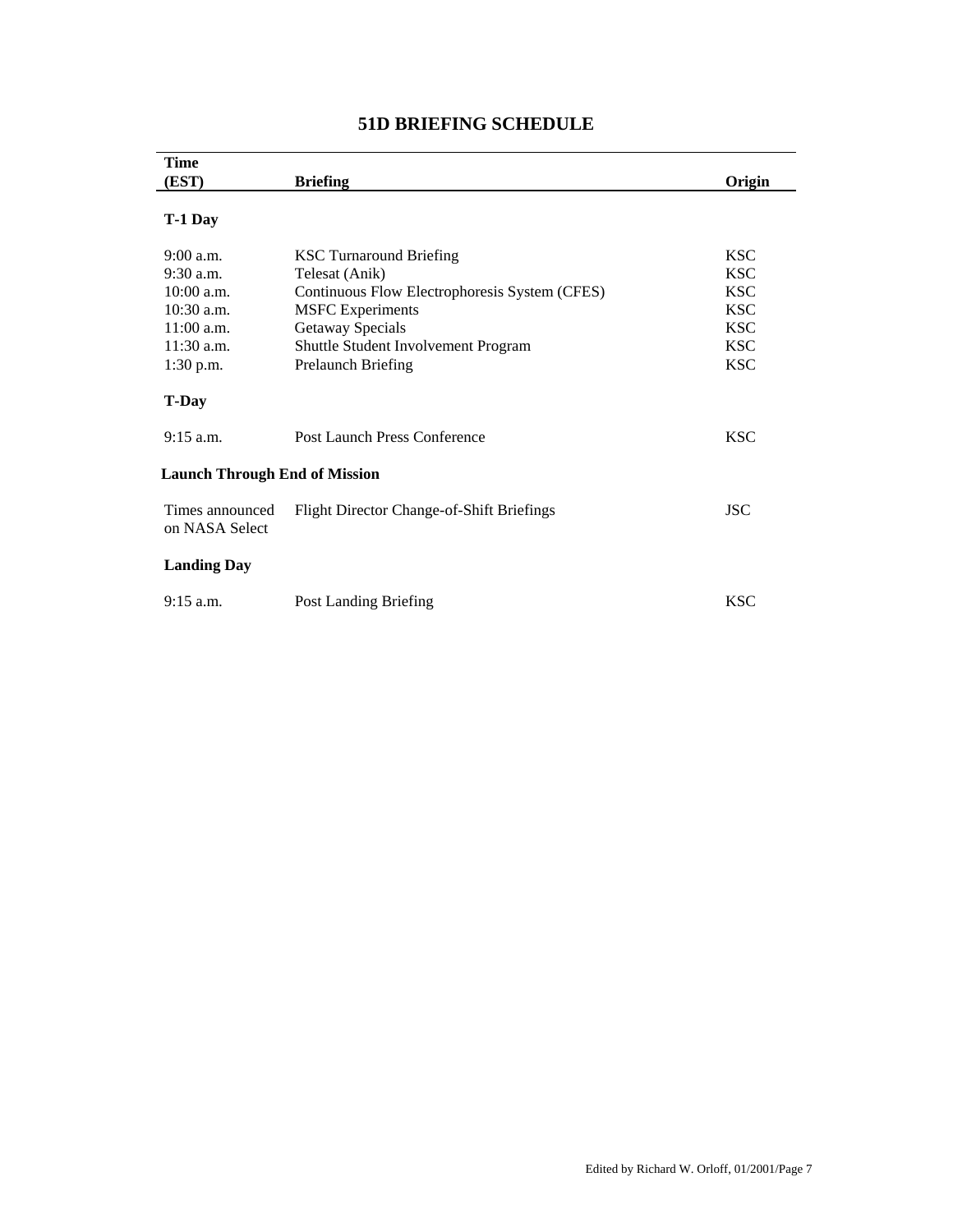## **GENERAL INFORMATION**

## **NASA Select Television Transmission**

The schedule for television transmissions from Discovery and for the change-of-shift briefings from the Johnson Space Center, Houston, will be available during the mission at the Kennedy Space Center, FL; Marshall Space Flight Center, Huntsville, AL; Johnson Space Center; and NASA Headquarters, Washington, DC. The television schedule will be updated on a daily basis to reflect changes dictated by mission operations.

NASA has leased from RCA Satcom F-1R, Transponder 18 (full transponder), to carry NASA Select television from launch through landing of Shuttle flight 51-D.

Satcom F-1R is located 139 degrees west longitude. Transponder 18 transmits on a frequency of 4060.0 MHz. Operating hours (EST) are:

| April 11 (T-1)          | 8:30 a.m. to 3:30 p.m.  |
|-------------------------|-------------------------|
| April 12 (Flight Day 1) | 4:30 a.m. to 9:30 p.m.  |
| April 13 (Flight Day 2) | 8:00 a.m. to 9:30 p.m.  |
| April 14 (Flight Day 3) | 9:00 a.m. to 8:30 p.m.  |
| April 15 (Flight Day 4) | 10:00 a.m. to 7:30 p.m. |
| April 16 (Flight Day 5) | 8:30 a.m. to 5:30 p.m.  |
| April 17 (Landing Day)  | 6:00 a.m. to 1:00 p.m.  |
|                         |                         |

### **Special Note to Broadcasters**

Beginning April 8, and continuing through the end of the mission, approximately 15 minutes of audio interview material with the crew of 51-D will be available to broadcasters by calling 202/737-6911.

## **Status Reports**

Status reports on countdown progress, mission progress, on- orbit activities and landing operations will be produced by the appropriate NASA news center.

### **Briefings**

Flight control personnel will be on 8-hour shifts. Change-of-shift briefings by the off-going flight director will occur at approximately 8-hour intervals.

### **Transcripts**

Transcripts of the change-of-shift briefings will be available at the Shuttle news centers.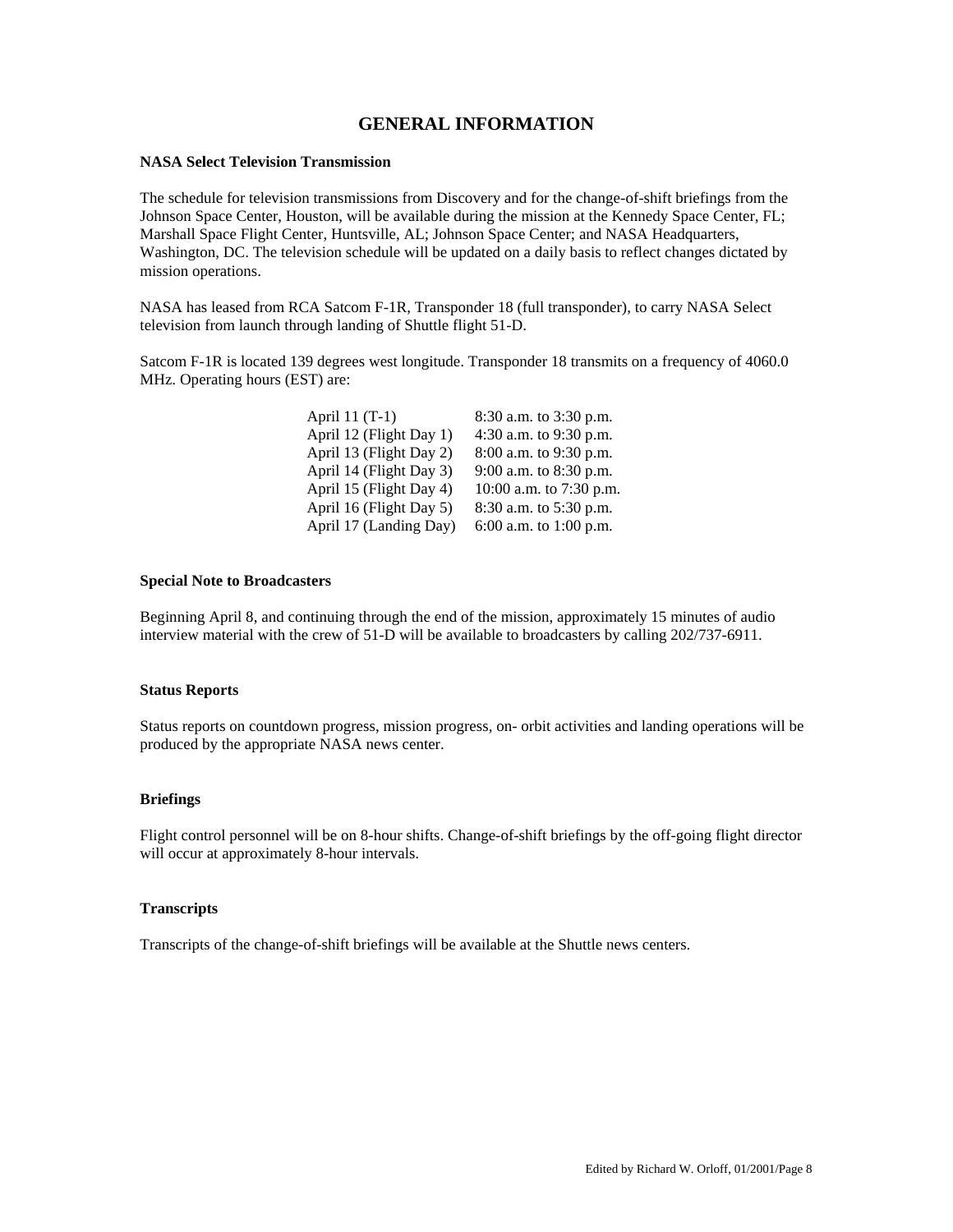## **SHUTTLE MISSION 51-D -- QUICK LOOK FACTS**

| Crew:                    | Karol J. Bobko, Commander<br>Donald E. Williams, Pilot<br>M. Rhea Seddon, Mission Specialist<br>S. David Griggs, Mission Specialist<br>Jeffrey A. Hoffman, Mission Specialist<br>Charles Walker, Payload Specialist<br>E. J. "Jake" Garn, Payload Specialist                                                                                                                                                                                                                                                                     |  |  |
|--------------------------|----------------------------------------------------------------------------------------------------------------------------------------------------------------------------------------------------------------------------------------------------------------------------------------------------------------------------------------------------------------------------------------------------------------------------------------------------------------------------------------------------------------------------------|--|--|
| Orbiter:                 | Discovery (OV-103)                                                                                                                                                                                                                                                                                                                                                                                                                                                                                                               |  |  |
| Launch Site:             | Pad 39-A, Kennedy Space Center, FL                                                                                                                                                                                                                                                                                                                                                                                                                                                                                               |  |  |
| Launch Date:             | April 12, 1985                                                                                                                                                                                                                                                                                                                                                                                                                                                                                                                   |  |  |
| Launch Windows:          | 14 minutes: 8:04 a.m. to 8:18 a.m. EST<br>15 minutes: 8:45 a.m. to 9:00 a.m. EST                                                                                                                                                                                                                                                                                                                                                                                                                                                 |  |  |
| Orbital Inclination:     | 28.5 degrees                                                                                                                                                                                                                                                                                                                                                                                                                                                                                                                     |  |  |
| Altitude:                | 160 by 244 n. mi. for Telesat deploy<br>166 by 244 n. mi. for Syncom deploy                                                                                                                                                                                                                                                                                                                                                                                                                                                      |  |  |
| <b>Mission Duration:</b> | 5 days, 11 minutes                                                                                                                                                                                                                                                                                                                                                                                                                                                                                                               |  |  |
| Orbits:                  | 78 full orbits; land on 79th                                                                                                                                                                                                                                                                                                                                                                                                                                                                                                     |  |  |
| Landing Date/Time:       | April 17; 8:15 a.m. EST                                                                                                                                                                                                                                                                                                                                                                                                                                                                                                          |  |  |
| Primary Landing Site:    | Kennedy Space Center, FL, Runway 15                                                                                                                                                                                                                                                                                                                                                                                                                                                                                              |  |  |
| Weather Alternate:       | Edwards AFB, CA, Runway 17                                                                                                                                                                                                                                                                                                                                                                                                                                                                                                       |  |  |
| Payloads:                | Synchronous Communications Satellite (Syncom IV-3/(LEASAT 3)<br>Canadian Communications Satellite (Telesat-I/Anik C-1)                                                                                                                                                                                                                                                                                                                                                                                                           |  |  |
| Experiments:             | American Flight Echocardiograph (AFE)<br>Continuous Flow Electrophoresis System (CFES III)<br>Student Experiments (2):<br><b>Statoliths in Corn Root Caps</b><br>Effects of Weightlessness on Aging of Brain Cells<br>Getaway Specials (2):<br>Capillary Pump Loop (CPL)<br>Physics of Solids and Liquids in Zero Gravity<br>Educational Experiments (Toys in Space)<br><b>Medical Experiments</b><br>Protein Crystal Growth Experiment<br><b>Phase Partitioning Experiment</b><br>Astronomy Photography Verification Experiment |  |  |
| Highlights:              | Deployment of Telesat (Anik) satellite<br>Deployment of Syncom-IV-3 (LEASAT-3) satellite<br>First public official to fly aboard a Space Shuttle                                                                                                                                                                                                                                                                                                                                                                                  |  |  |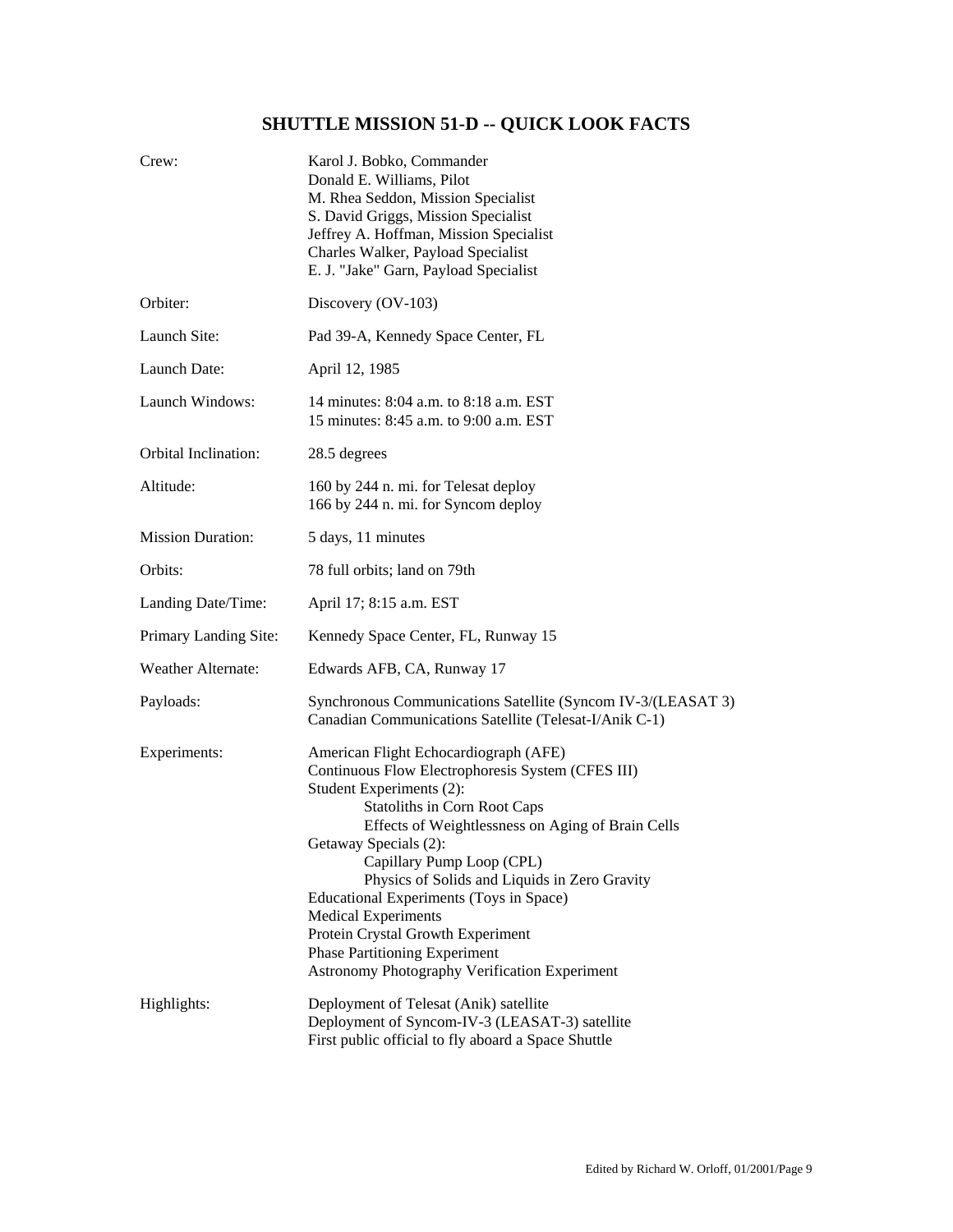## **SUMMARY OF MAJOR ACTIVITIES**

## **Flight Day 1** Flight Day 4

SRB Ignition TV-Cabin Activities Pitchover **AFE** Activities Max Dynamic Pressure Sleep SRB Separation Main Engine Cutoff External Tank Separation **Flight Day 5** OMS-2 Awake<br>External Tank Tracking at Hawaii **External Tank Tracking at Hawaii** CFES Activities External Tank Tracking at Hawaii

Payload Bay Doors Open GAS Activities AFE Activities AFE Activities CFES Activation CFES Deactivation TV-Deploy Activities Sleep Telesat Deploy OMS-3 Sep Maneuver **Flight Day 6**  Sleep Awake

Awake TV-Deploy Activities **Descent**  Syncom Deploy OMS-4 Sep Maneuver Deorbit Burn<br>
CFES Activities Deorbit Burn<br>
Deorbit Burn GAS Activities<br>
VTR Playback - Syncom Deploy<br>
End S-Band Blackout<br>
End S-Band Blackout VTR Playback - Syncom Deploy GAS Activities Entry/TAEM Interface Sleep Landing (KSC Runway 15)

## **Flight Day 3**

Awake CFES Activities TV Cabin Activities AFE Activities Sleep

 Awake Ascent **CFES** Activities

 RCS Hot Fire Test **On Orbit TV** - Crew Press Conference

 Student Experiments -- Corn Roots **Flight Day 2 Begin Deorbit Preparation** 

Entry Interface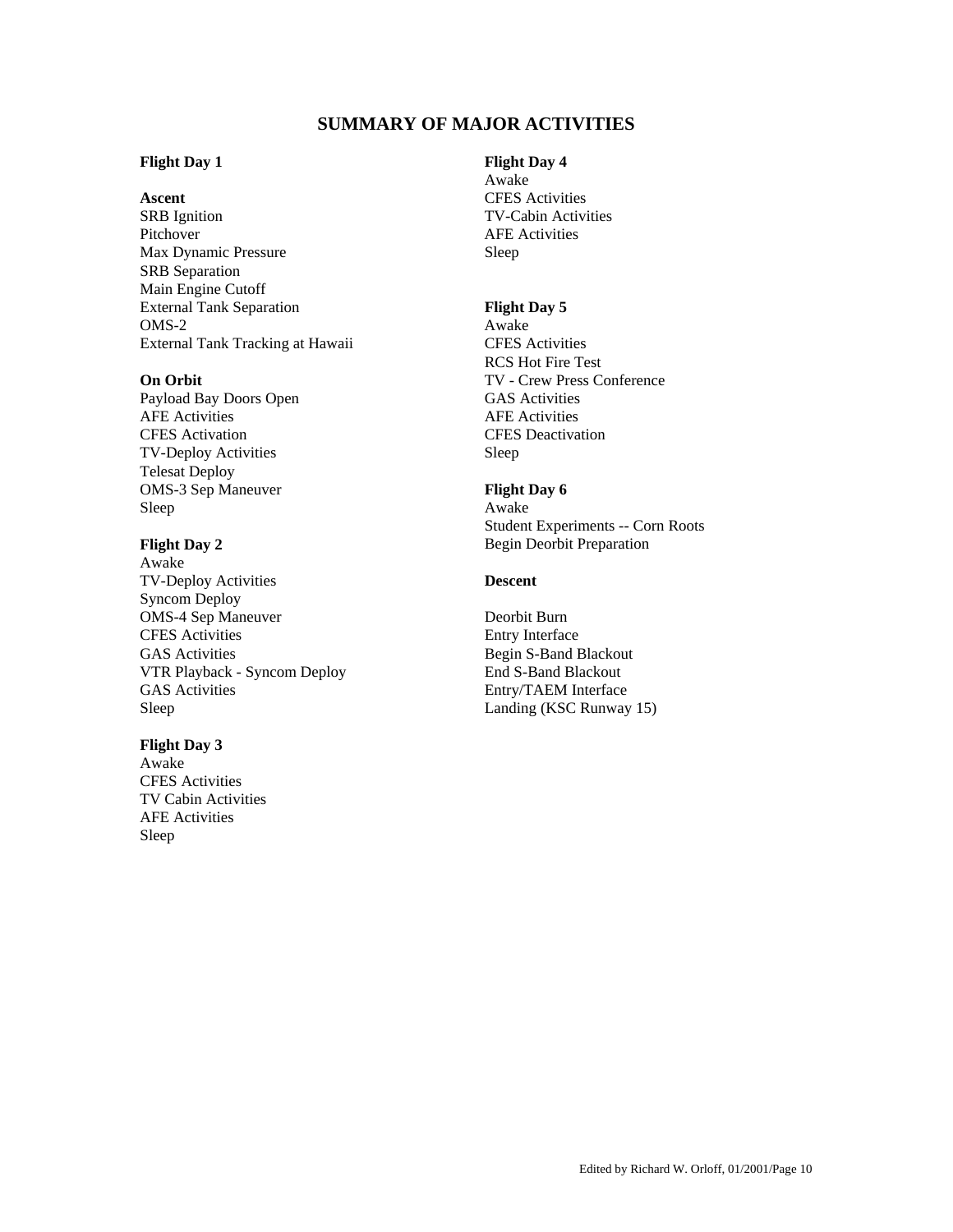|                           |       | <b>Tig MET</b>           | <b>Burn</b><br><b>Duration</b> | Delta V | <b>Post Burn</b><br>Apogee/Perigee |
|---------------------------|-------|--------------------------|--------------------------------|---------|------------------------------------|
| Event                     | Orbit | (d/h:m)                  | (min:sec)                      | (fps)   | (n mi)                             |
| Launch                    |       | 0/00:00                  |                                |         |                                    |
| <b>SRB</b> Separation     |       | 0/00:02                  |                                |         |                                    |
| Main Engine Cutoff (MECO) |       | 0/00:09                  |                                |         |                                    |
| ET Separation             |       | 0/00:09                  | 144                            | 230     | 244x161                            |
| $OMS-2$                   |       | 0/00:43                  |                                |         | 244x159                            |
| Deploy Telesat            | 7     | 0/09:39                  |                                |         |                                    |
| Separation Burn (OMS-3)   |       | 0/09:54                  | 9                              | 11      | 246x167                            |
| Deploy Syncom             | 17    | 1/01:00                  |                                |         |                                    |
| Separation Burn (OMS-4)   |       | 1/01:15                  | 11                             | 15      | 244x166                            |
| Deorbit Burn              | 78    | 4/23:03                  | 266                            | 495     | 246x175                            |
| Entry Interface           |       | 4/23:40                  |                                |         |                                    |
| <b>KSC</b> Landing        | 79    | 5/00:11<br>8:15 a.m. EST |                                |         |                                    |

## **STS-51B TRAJECTORY SEQUENCE OF EVENTS**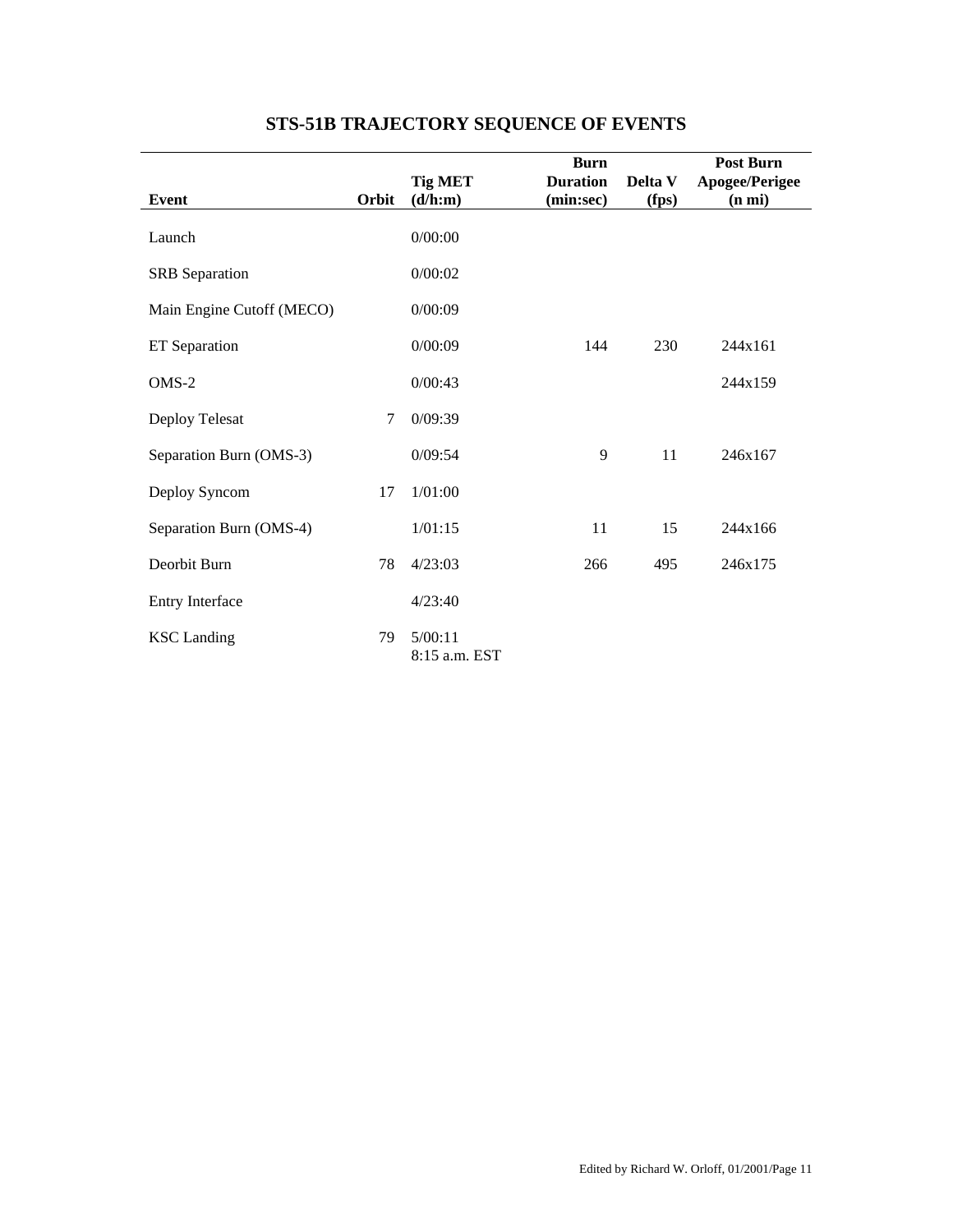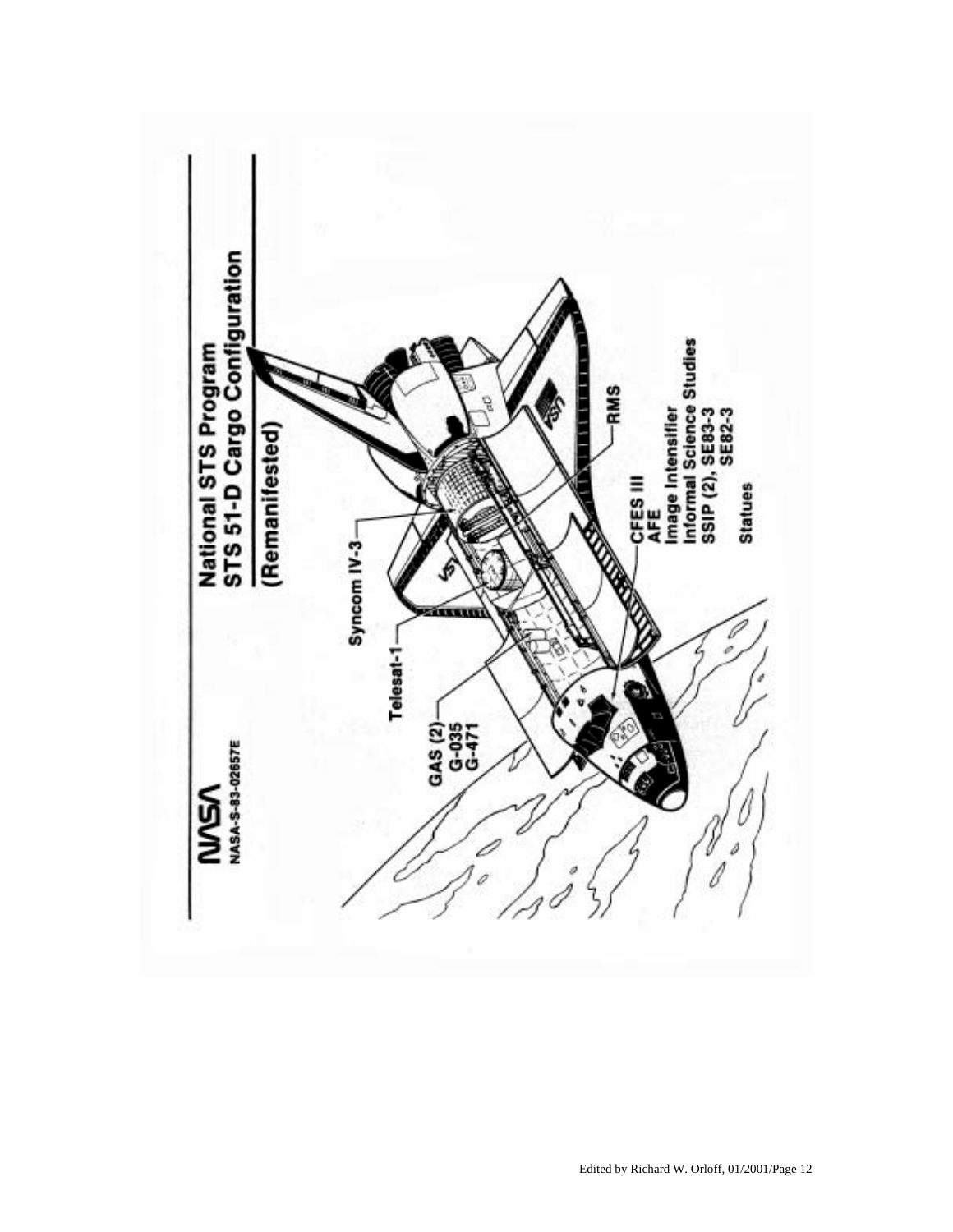## **STS 51-D (R) PAYLOAD AND VEHICLE WEIGHTS SUMMARY**

|                                                   | <b>Pounds</b> |
|---------------------------------------------------|---------------|
| Telesat-I (Anik C-1)                              | 7,386         |
| Pallet - Attach Structure                         | 2,406         |
| Syncom-IV-3 (LEASAT-3)                            | 15,190        |
| Pallet - Attach Structure                         | 1,810         |
| American Flight Echocardiograph (AFE)             | 89            |
| Continuous Flow Electrophoresis System (CFES III) | 791           |
| <b>Student Experiments</b>                        | 50            |
| Getaway Specials (2)                              | 876           |
| Total Payload Bay and Middeck Summary             | 28,747        |
| Orbiter Plus Cargo at Liftoff                     | 248,927       |
| Total Vehicle Stack at Liftoff                    | 4.504.882     |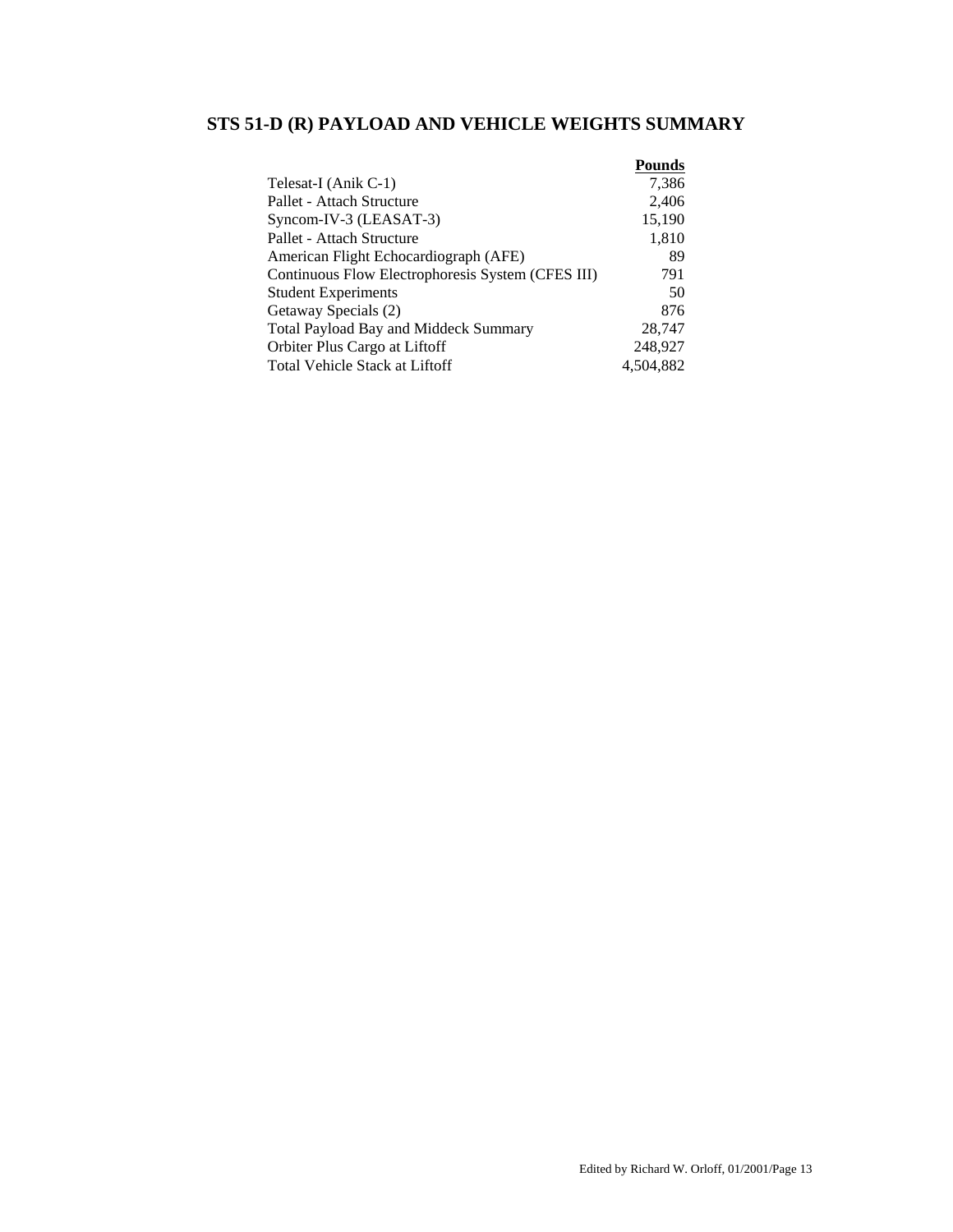## **LEASAT 3 (SYNCOM IV-3)**

LEASAT 3, also known as Syncom IV-3, is the third of four satellites which will be leased by the Department of Defense to replace older FleetSatCom spacecraft for worldwide UHF communications between ships, planes and fixed facilities. A Hughes HS-381 design, LEASAT spacecraft are designed expressly for launch from the Space Shuttle and use the unique "Frisbee" or rollout method of deployment. The first two spacecraft were deployed during the 41-D and 51-A Shuttle missions.

Interface between the spacecraft and the payload bay is accomplished with a cradle structure. The cradle permits the spacecraft to be installed lying on its side, with its retracted antennas pointing toward the nose of the orbiter and its propulsion system pointing toward the back. Mounting the antennas on deployable structures allows them to be stowed for launch.

Five trunnions (four longeron and one keel) are used to attach the cradle to the Shuttle. Five similarly located internal attach points are used to attach the spacecraft to the cradle.

Another unique feature of the LEASAT series of satellites is no requirement for a separately purchased upper stage, as have all the other communications satellites launched to date from the Shuttle.

The LEASAT satellites contain their own unique upper stage to transfer them from the Shuttle deploy orbit of about 182 mi. to a circular orbit 22,300 mi. over the equator.

Each satellite is 20 ft. long with UHF and omni-directional antennas deployed. Total payload weight in the Shuttle is 17,000 lb. The satellite's weight on station at the beginning of its planned 7-year life will be nearly 7,900 lb. Hughes Space and Communications Group builds the satellites.

Ejection of the spacecraft from the Shuttle is initiated when locking pins at the four contact points are retracted. An explosive device then releases a spring that ejects the space craft in a "Frisbee" motion. This gives the satellite its separation velocity and gyroscopic stability during the 45-minute coast period between deployment and ignition of the perigee kick motor. The satellite separates from the Shuttle at a velocity of about 1.5 feet per second and a spin rate of about 2 rpm.

A series of maneuvers, performed over a period of several days, will be required to place LEASAT into its synchronous orbit over the equator. The process starts 45 minutes after deployment from Discovery with the ignition of the solid propellant perigee motor, identical to that used as the third stage of the Minuteman missile, which will raise the high point of the satellite's orbit to about 9,600 mi.

Two liquid fuel engines that burn hypergolic propellants, monodimethyl hydrazine and nitrogen tetroxide, are used to augment the velocity on successive perigee transits, to circularize the orbit and to align the flight path with the equator. The first of three such maneuvers raises the apogee to 12,300 mi., the second raises the apogee to 16,100 mi. and the third to geosynchronous orbital altitude. At this point the satellite is in a transfer orbit with a 182-mi. perigee and a 22,300-mi. apogee. The final maneuver, again performed by the liquid propellant engines, circularizes the orbit at the apogee altitude.

Hughes Communications Services, Inc., will operate the worldwide LEASAT satellite communications system under a contract with the Department of Defense, with the U.S. Navy acting as the executive agent. The system will include five LEASAT satellites, one of which will be a spare, and the associated ground facilities. Users will include mobile air, surface, subsurface and fixed Earth stations of the Navy, Marine Corps, Air Force and Army. The satellites will occupy geostationary positions south of the United States and over the Atlantic, Pacific and Indian Oceans.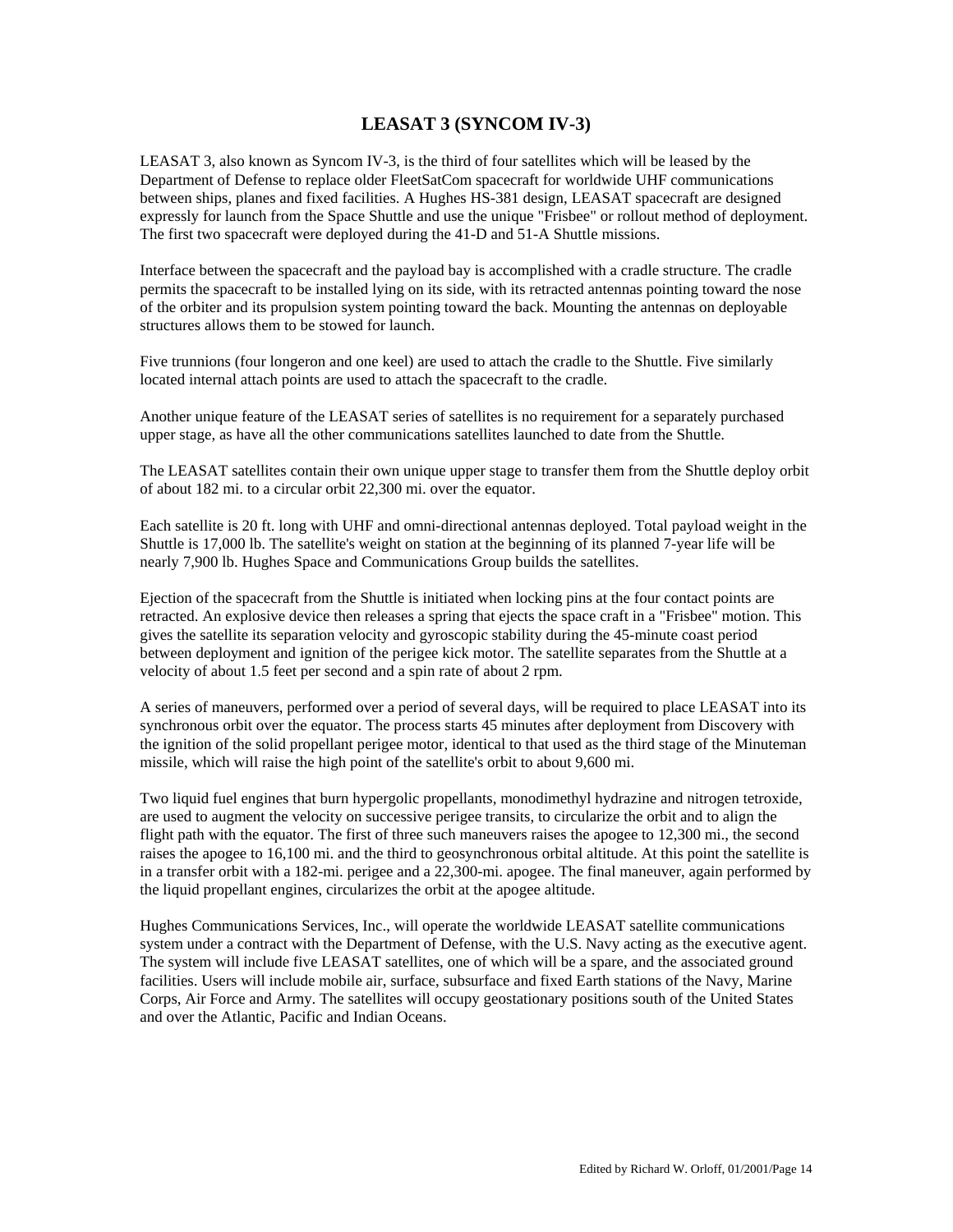## **ANIK C-1 (TELESAT-I)**

Anik C-1 is owned and operated by Telesat Canada, Ottawa. Anik C-1 is the last of Telesat's trio of 14/12 GHz Anik C satellites. Anik C-1 will be the first satellite placed in final orbit using Telesat's new global tracking antenna system.

Anik C communications satellites are identical, cylindrical, spin-stabilized spacecraft that operate exclusively in the high frequency (14 and 12 GHz) satellite radio bands, with 16 transponders (communications repeaters) each.

Each of these 16 satellite channels is capable of carrying two color TV signals, together with their associated audio and cue and control circuits, for a total TV signal capacity of 32 programs per satellite. Anik C-3 and Anik C-2 are currently carrying Canadian pay television service, educational broadcasting and long distance telephone and data traffic.

Upon launch from the orbiter by springs, the 2,557-lb. satellite will be spinning at about 50 rpm for stability. About 45 minutes later, or one-half Earth orbit, its PAM-D boost motor will be ignited by an onboard timer, kicking the satellite into an approximately 190-by-23,000-mi. elliptical orbit. At a selected high point in that orbit, another, smaller rocket motor inside the satellite will be fired by ground controllers to increase the satellite's speed and circularize the orbit at geosynchronous altitude of roughly 22,300 mi.

Controllers will then properly orient the spacecraft, despin its antenna section to point at Earth, extend the lower skirt to expose additional solar cell banks and begin circuit testing in preparation for commercial use.

Anik C-1 was built for Telesat Canada by Hughes Aircraft Co., Los Angeles, with Spar Aerospace Ltd. and other Canadian companies as subcontractors.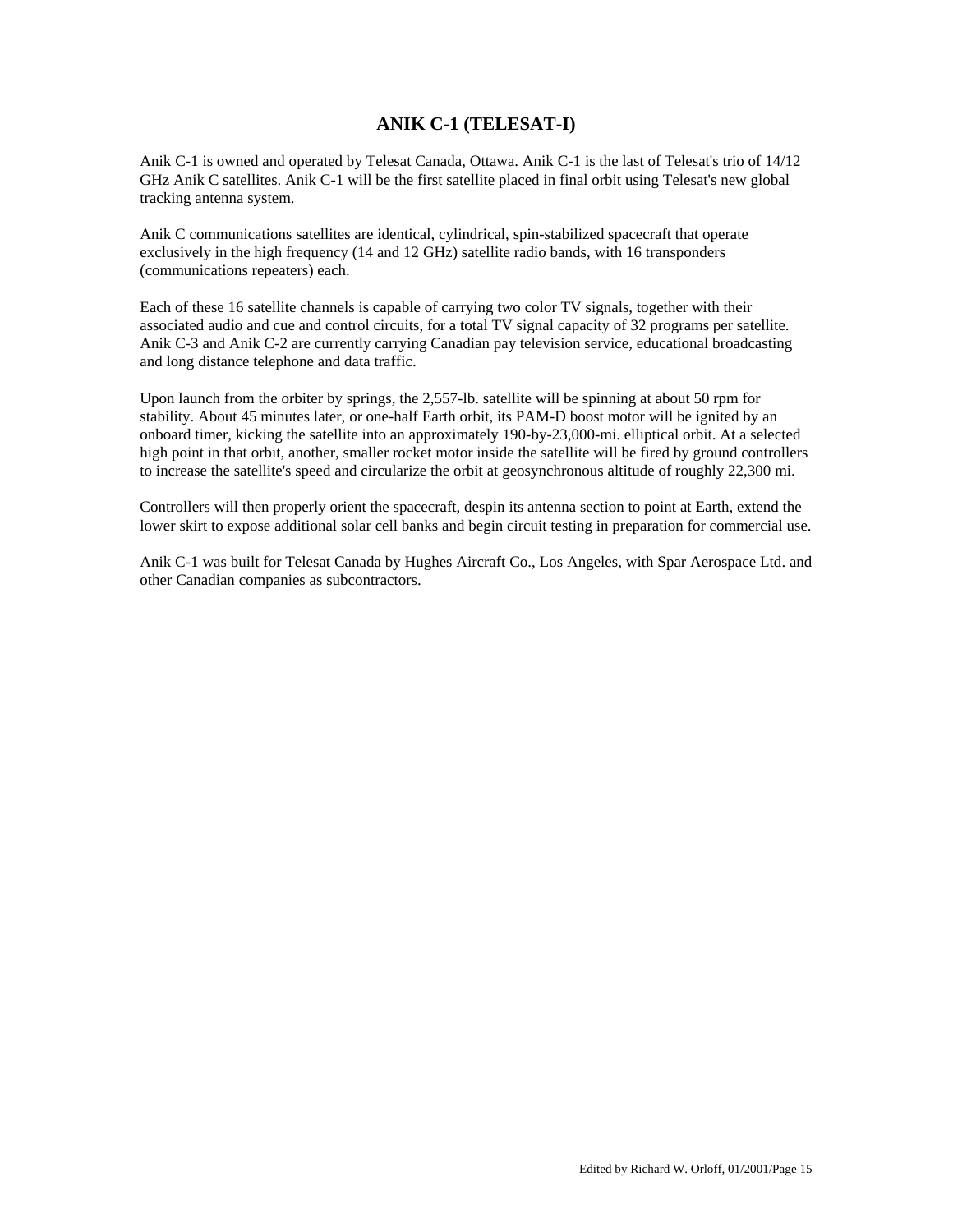## **CONTINUOUS FLOW ELECTROPHORESIS SYSTEM**

The middeck Continuous Flow Electrophoresis System (CFES) unit will make its sixth spaceflight on mission 51-D. Payload specialist Charles D. Walker, of McDonnell Douglas, will operate the system. This is the second Space Shuttle flight for Walker as a payload specialist.

The primary objectives of the flight are to separate and collect a quantity of protein material and to evaluate contamination control and sample stream dynamics.

McDonnell Douglas expects to process 1.1 liters of concentrated protein material over the course of 3 flight days. On the final flight day, nine separate tests will be conducted to determine the optimum ratio between sample and buffer concentrations.

During the 41-D mission early last fall, the middeck CFES unit separated 83 percent of the concentrated protein material on board. However, post flight assays revealed levels of endotoxin contamination which rendered the hormone unsuitable for animal testing. To prevent a recurrence, stronger sterilizing chemicals will be used preflight to cleanse the middeck unit. Also, procedures have been modified to maintain cooler operating temperatures throughout the course of the mission in an effort to retard bacterial growth.

These changes proved successful in maintaining acceptable levels of sterility during recent CFES flight simulations with the middeck hardware. These simulations were conducted in Florida prior to the hardware's installation onboard the orbiter.

Additionally, the degassing units and sensors which failed during the August mission have been replaced. Software modifications have been made to the system's computer control device to lengthen the unit's response time between commands. Difficulties in the automation software were causing the system to adjust too quickly.

Once each day Walker will test for the presence of microbes and endotoxins. These tests will be made by withdrawing a small sample of fluid from five locations and incubating them in vials which have been loaded previously with freeze-dried reactants.

Although there are no corrective actions possible during flight, this information will be helpful in determining possible sources of contamination.

When the McDonnell Douglas hormone material is returned to St. Louis, it will be stored in a frozen state. A third middeck production flight has been scheduled for later this year. It is hoped that sufficient material will be available from the two flights to allow Ortho Pharmaceuticals, the co-experimenter with McDonnell Douglas, to begin the necessary testing to obtain Food and Drug Administration approval.

Because of delays in producing sufficient test material, McDonnell Douglas-Ortho now believes it will be some time in 1988 before the first product will be available for market.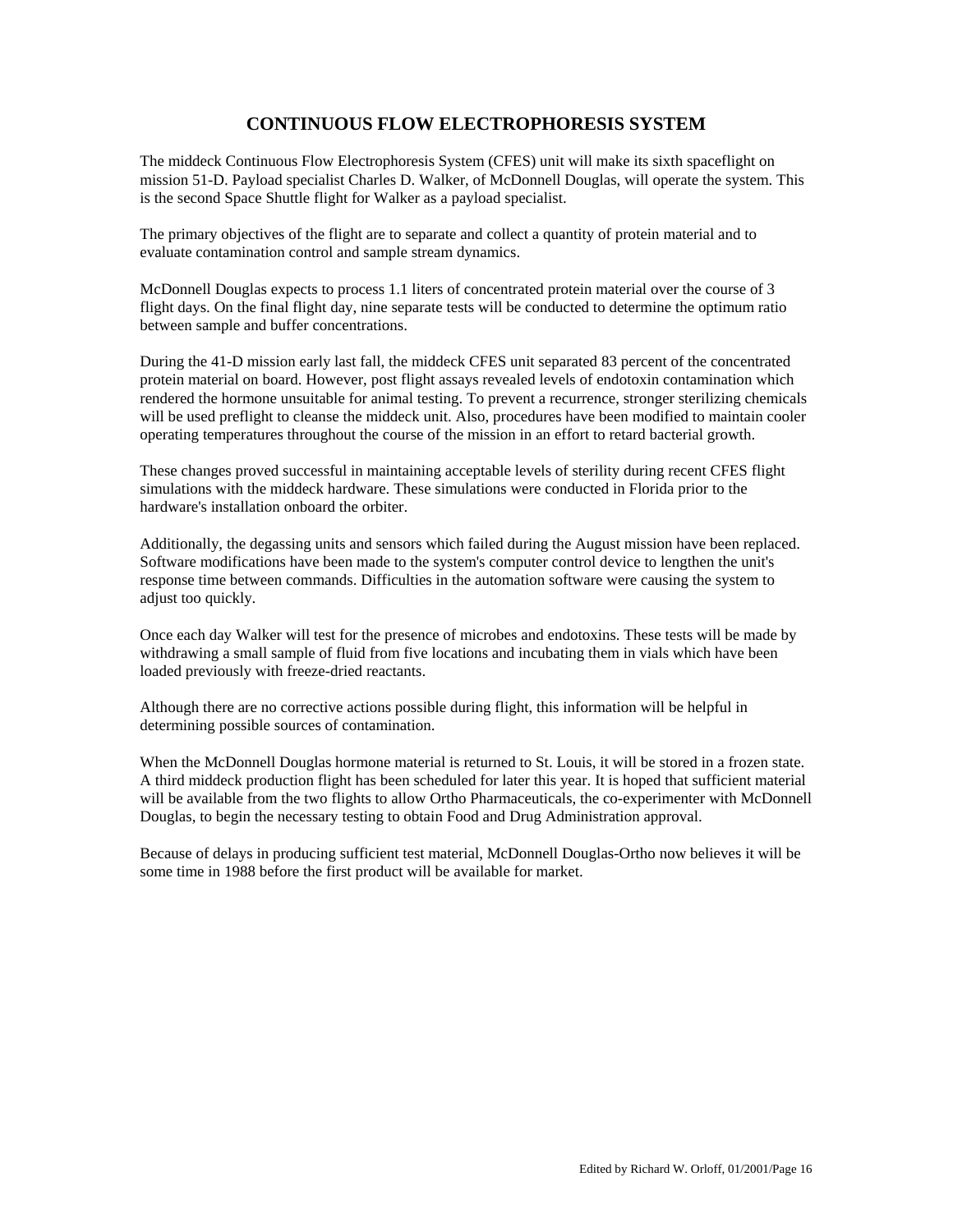## **PROTEIN CRYSTAL GROWTH EXPERIMENT**

Detailed knowledge of the composition and structure of proteins is extremely important to the understanding of their nature, chemistry and the ability to manufacture them for medical purposes. However, for most complex proteins, it has not been possible to grow, on Earth, crystals large enough to permit X-ray or neutron diffraction analyses to obtain this information.

A device has been developed by Marshall Space Flight Center, Huntsville, Ala., that should enable the growth of such crystals in the weightlessness of orbital spaceflight where gravity-driven convection currents are minimized, and where the crystals do not sediment but remain suspended while they develop optimum size and conformation.

The first exploratory flight of such equipment involves the use of a small device that will fit within a part of a standard middeck locker. McDonnell Douglas Astronautics has agreed to include this unit in one of the middeck lockers used in conjunction with the flight of the CFES experiment on this flight.

The CFES payload specialist, Charles Walker, has been trained in the preparation of the unit.

A key objective of the overall protein crystal growth program is to enable drug design without the present empirical approach to enzyme engineering and the manufacture of chometherapeutic agents.

The Commercial Development Division of the Office of Commercial Programs and the Microgravity Science and Applications Division of the Office of Space Science and Applications are the program sponsors of the Protein Crystal Growth program. Marshall Space Flight Center is responsible for mission implementation.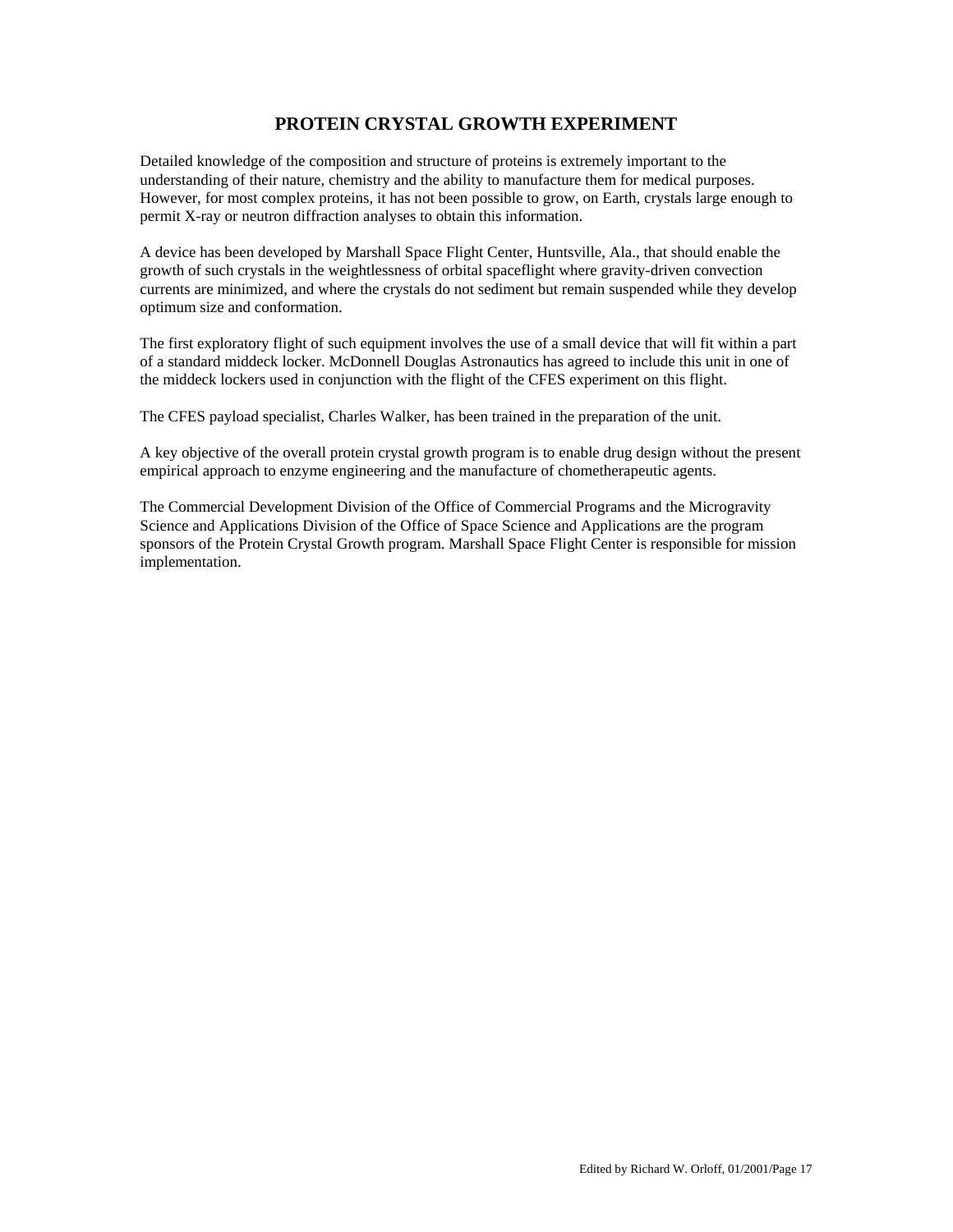## **SHUTTLE STUDENT INVOLVEMENT PROGRAM**

Two Space Shuttle Student Involvement Program experiments will fly aboard Shuttle mission 51-D.

## **Statoliths in Corn Root Caps**

One experiment, proposed by Sean Amberg of Seward, NE., is titled "Statoliths in Corn Root Caps." This experiment will look at the effect of weightlessness on the formation of statoliths (gravity sensing organs) in plants, and will be tested by exposing plants with capped and uncapped roots to space flight. The root caps of the flight and control plants will be examined post-flight by an electron microscope for statolith changes. Amberg's experiment is being sponsored by Martin Marietta Aerospace, Denver.

## **Effect of Weightlessness on the Aging of Brain Cells**

The second student experiment is "The Effect of Weightlessness on the Aging of Brain Cells," proposed by Andrew Fras of Binghamton, NY. This experiment (using houseflies) is expected to show accelerated aging in their brain cells, based on an increased accumulation of age pigment in, and deterioration of, the neurons.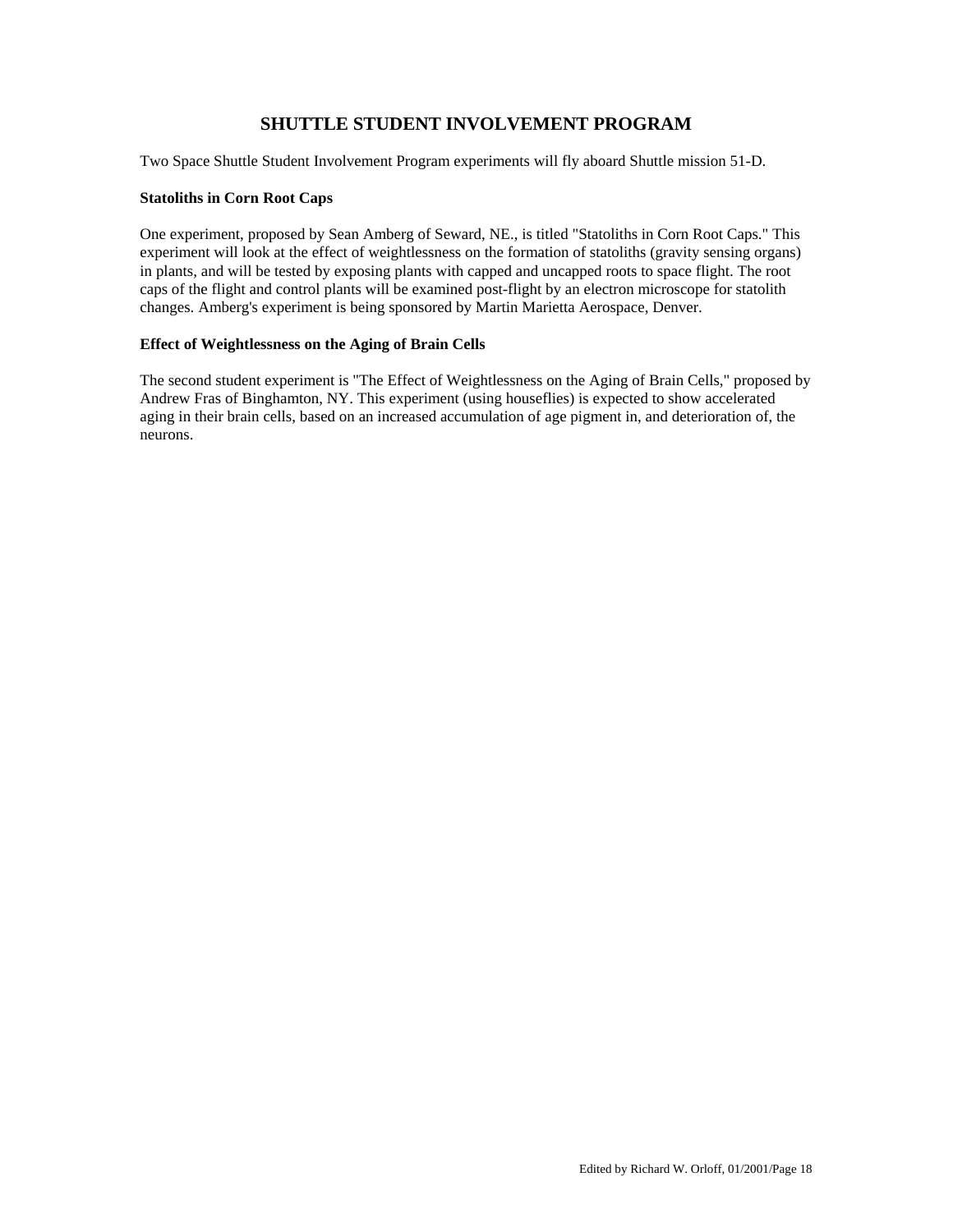## **AMERICAN FLIGHT ECHOCARDIOGRAPH**

Understanding the effects of weightlessness on the cardiovascular system of astronauts is important for both personal and operational safety reasons. The dynamics of the heart pump action is one possible factor in the adaptation of the cardiovascular system to weightlessness.

Equipment and techniques using very high frequency sound waves have been developed to produce excellent data with respect to proposed mechanisms for cardiovascular responses to space flight. They are safe and non-evasive.

The newly available American Flight Echocardiograph (AFE) instrument will be used to acquire in-flight data on these effects during the course of space adaptation for the purpose of developing optimal counter measures to crew cardiovascular changes (particularly during reentry) and to ensure long-term safety to people living in weightlessness.

The AFE weighs about 43 lb. and will be carried within a standard locker from which it will be operated. One crewmember has been trained in the technique of obtaining clinical grade self-administered echocardiograms, to be taken as soon as possible after orbit insertion, midway through Flight Day 1, and prior to sleep on Day 1. An echocardiogram will then be taken once a day on each remaining flight day.

Echocardiograms may be also obtained on other crewmembers, as time permits. This is the first of at least three flights planned for the AFE.

The Life Sciences Division of NASA's Office of Space Science and Applications is the sponsor of the AFE which was developed by the Johnson Space Center.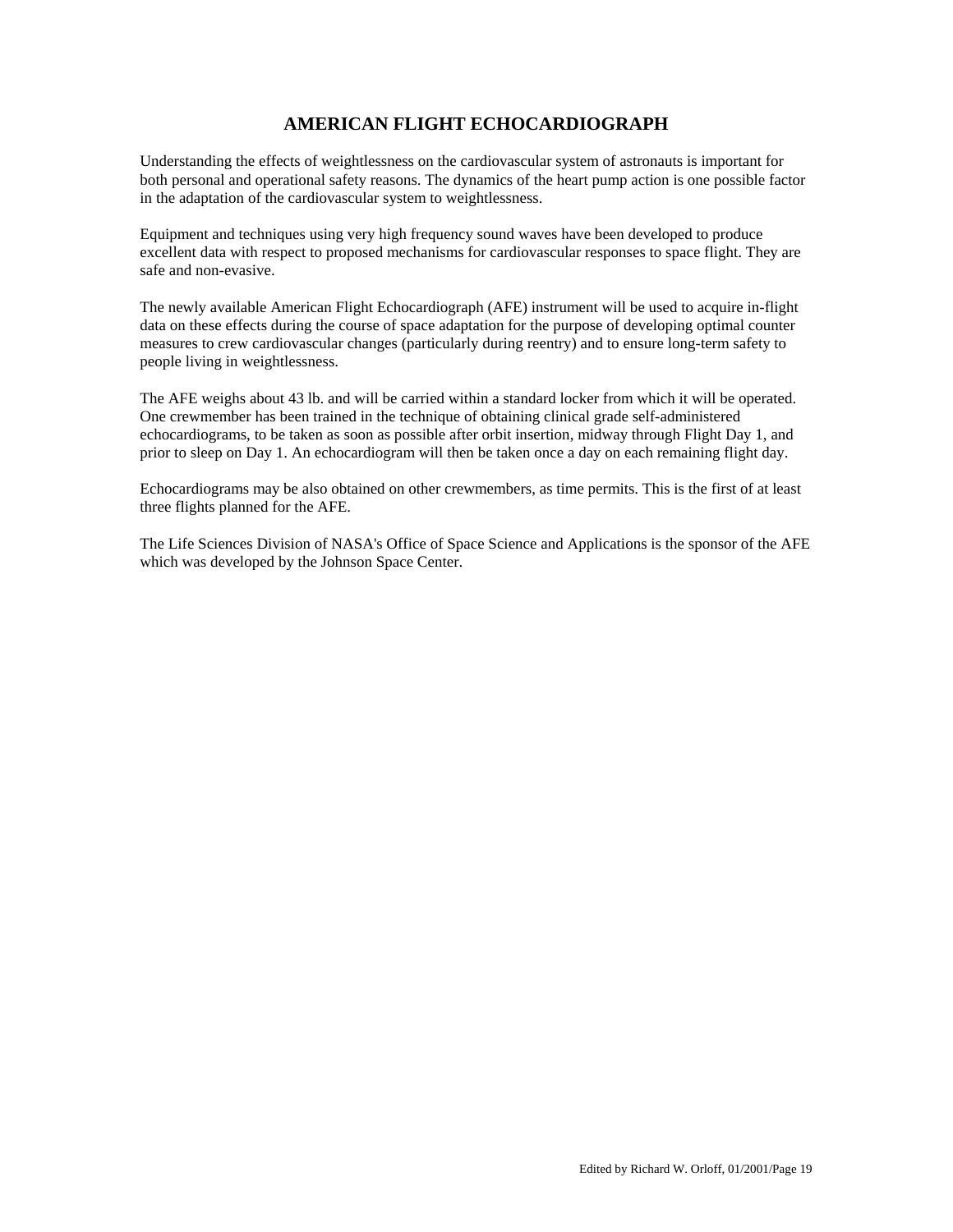## **GETAWAY SPECIALS**

## **G-0471 - Capillary Pump Loop Experiment (CPL)**

The principle that trees and other plants transport water and nutrients from their roots to their leaves may provide designers with answers to temperature control requirements in space stations and other spacecraft.

NASA's Goddard Space Flight Center, Greenbelt, MD, is conducting an experiment on mission 51-D to determine the capability of a system similar to that employed by Mother Nature in the plant kingdom.

The experiment consists of two capillary pump evaporators with heaters and is designed to demonstrate that such a system can be used under zero-gravity conditions of spaceflight to provide thermal control of scientific instruments, advanced orbiting spacecraft and space station components.

The capillary pumps have no moving parts but contain wicks of porous material saturated with fluid. As heat is added to the fluid, it evaporates and travels at nearly a constant temperature from the heat source to a condenser. The difference from the plant system is that the CPL returns the fluid directly to the pumps while the plants return the fluid to roots by condensation of water from clouds in the form of rain.

During the Shuttle flight the experiment will be turned on within 24 hours of launch and continue for at least 60 hours and up to 96 hours, if possible.

Principle investigator for the CPL experiment is Roy McIntosh of the Goddard Space Flight Center.

## **G-0035 - Physics of Solids and Liquids in Zero Gravity**

The Asahi National Broadcasting Co., Ltd., Tokyo, with Kazuo Fujimoto as the payload manager, will conduct two kinds of experiments in weightlessness. The experiment was originally flown on Shuttle mission 41-G in October 1984. However, it was unsuccessful and is being reflown on 51-D after having been repaired.

One experiment is designed to provide clear-cut answers on what happens when a metal or plastic (solid) is allowed to collide with a water ball (liquid) in weightlessness. The behavior of the metal or plastic ball and the water ball after collision will be observed on video systems.

The other experiment is designed to produce five kinds of new materials simultaneously in space. The formation of crystals of three metal alloys and two glass composites in five small electrical furnaces will be observed.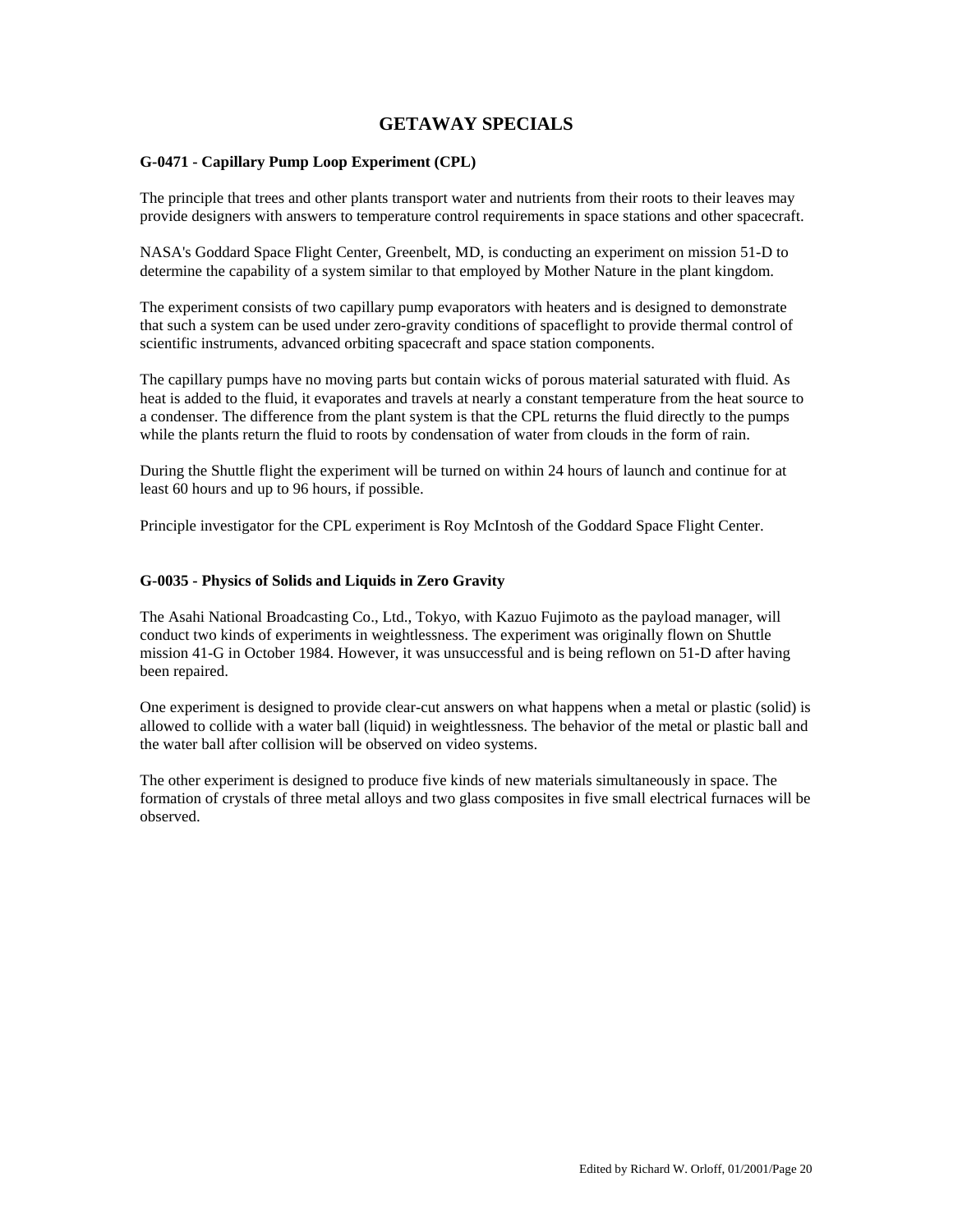## **PHASE PARTITIONING EXPERIMENT**

Phase partitioning is a selective, yet gentle and inexpensive technique, ideal for the separation of biomedical materials such as cells and proteins. It involves establishing a two-phase system by adding various polymers to a water solution containing the materials to be separated. Two phase systems most familiar to us are oil and water or cream and milk. When two phase polymer systems are established, the biomedical material they contain tend to separate or "partition" into the different phases.

Theoretically, phase partitioning should separate cells with significantly higher resolution than is presently obtained in the laboratory. It is believed that when the phases are emulsified on Earth, the rapid, gravitydriven fluid movements occurring as the phases coalesce tend to randomize the separation process. It is expected that the theoretical capabilities of phase partitioning systems can be more closely approached in the weightlessness of orbital spaceflight where gravitational effects of buoyancy and sedimentation are minimized.

The first exploratory flight of Phase Partitioning Experiment (PPE) equipment involves the use of a small, handheld device, a little larger than a cigarette box and weighing about 1 pound. This unit will fit within a small part of a standard middeck locker. On flight 51-D, it is planned that payload specialist Sen. Jake Garn will conduct this experiment in addition to some investigations in the space adaptation syndrome. The unit has 15 chambers to allow the test of different volume ratios and compositions of the phases and differences in wall coatings with in the chambers.

The Microgravity Science and Applications Division of the Office of Space Science and Applications sponsors the experiment. Marshall Space Flight Center is responsible for mission implementation.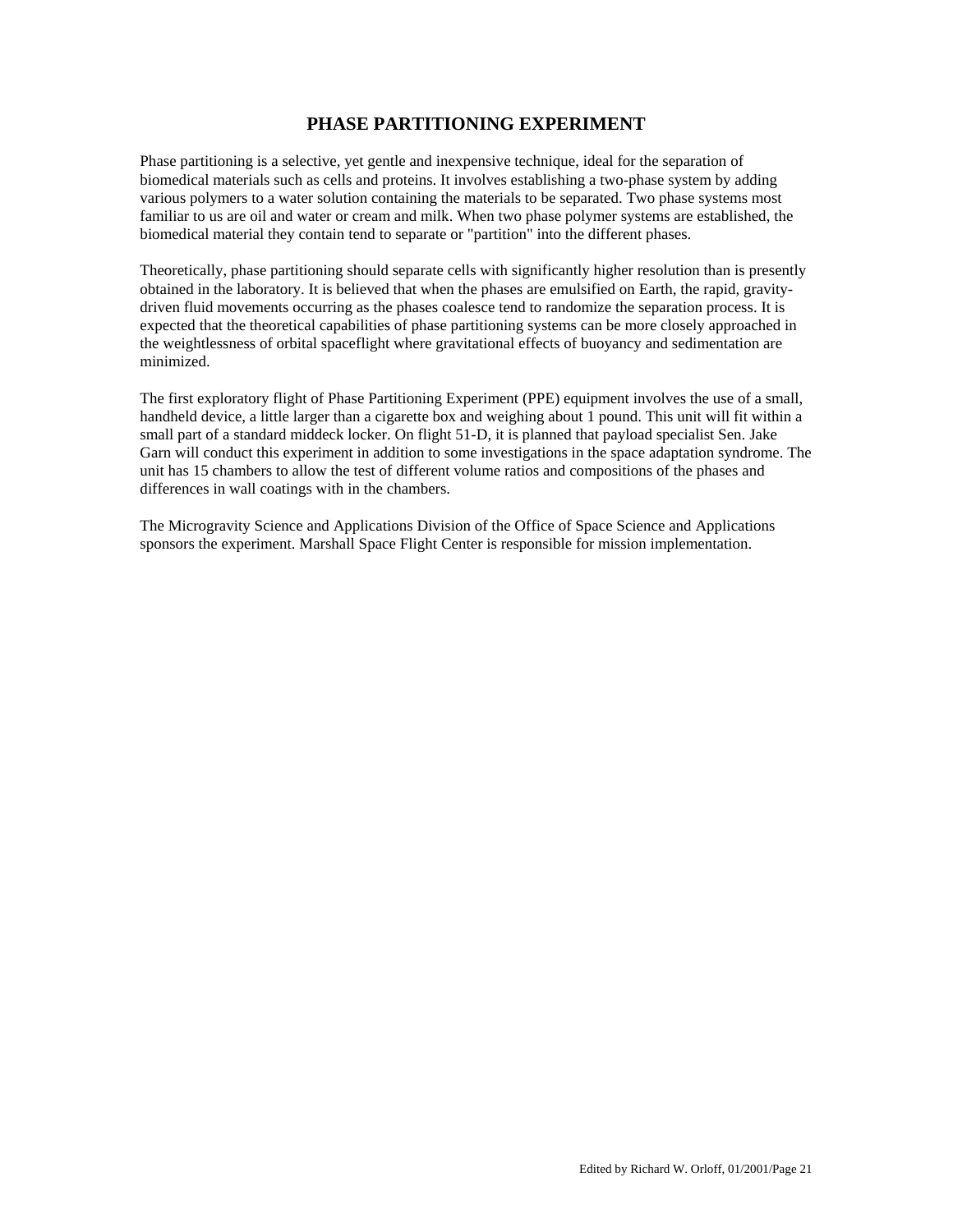## **MEDICAL EXPERIMENTS**

E. J. "Jake" Garn, a U.S. Senator from Utah, is the first public official to fly aboard the Space Shuttle. Garn is onboard as a payload specialist and Congressional observer. As payload specialist, he will carry out medical physiological tests and measurements.

About half of the tests are being performed in the U.S. space program for the first time, having been deferred from previous missions because of limited crewmember time or moved to 51-D from later flights because of the availability of a test subject.

Tests on Garn will seek to detect and record changes the body undergoes in weightlessness, an ongoing program that began with astronauts on the fourth Shuttle flight.

The first, during launch, has Garn wearing a waist belt with two stethoscope microphones fastened to an elastic bandage. At main engine cutoff, about 8 1/2 minutes into the flight, the belt is plugged into a portable tape recorder stored in the seat flight bag and begins recording bowel sounds to evaluate early inflight changes in gastric mobility.

An electrocardiogram will record electrical heart rhythm in the event of space motion sickness in orbit.

Garn also will be launched with a leg plethysmography stocking to measure leg volume. It will record the shifting of fluids during adaptation to weightlessness.

Blood pressure and heart rate will be recorded in orbit and during entry.

Another test will measure Garn's height and girth in space to determine the amount of growth and change in body shape associated with weightlessness. Space travelers may grow up to 2 inches while weightless.

Whether medication dosage on Earth is adequate in space will be tested with acetaminophen, a non-aspirin pain killer. Garn's saliva will be collected for analysis after each dose.

A non-medical activity planned for Garn is the Phase Partitioning Experiment (PPE) in which fluid mixtures of different densities are photographed to analyze the characteristics of their separation during weightlessness.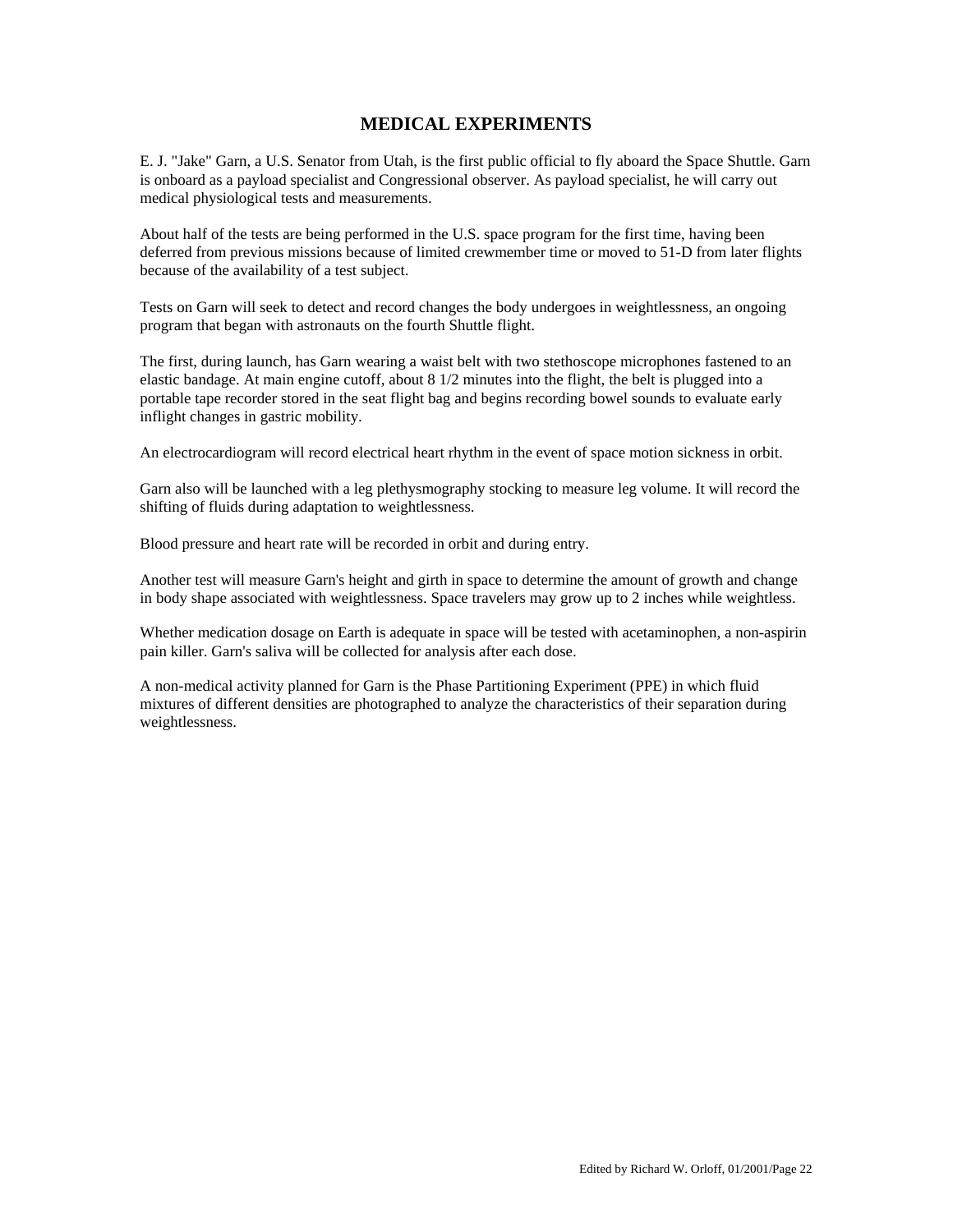## **TOYS IN SPACE**

The 5l-D crew will demonstrate the behavior of simple toys in a weightless environment. The results, recorded and video taped, will become part of a curriculum package for elementary and junior high students through the Houston Museum of Natural Science.

Studies have shown that students can learn physics concepts by watching mechanical systems in action. In an Earth-based classroom, the gravitational field has a constant value of 1-g. Although the gravity force varies greatly throughout the universe and in non-inertial reference frames, students can only experiment in a constant 1-g environment. The filming of simple generic- motion toys in the zero-g environment of the Space Shuttle will enable students of all ages to share a learning experience and discover how the different toy mechanical systems work without gravity.

The following members of the 51-D crew will demonstrate the effects of weightlessness on "dime-store" toys:

- Karol Bobko -- a spinning top and three unrestrained gyroscopes:
- Donald Williams -- a spring-wound flipping mouse and a paddle ball. He will also try to perform a juggling act in zero-g
- Rhea Seddon -- a ball and jacks and a Slinky
- David Griggs -- a yo-yo
- Jeffrey Hoffman -- a Wheelo, magnetic marbles and a spring-wound,

Carolyn Sumners, Director of Astronomy and Physics, Houston Museum of Natural Science, is directing the Toys in Space curriculum program. This program is being funded by a Department of Education grant to the University of Houston. The results of the toy experiments in space will be made available to school districts around the country through the National Diffusion Network.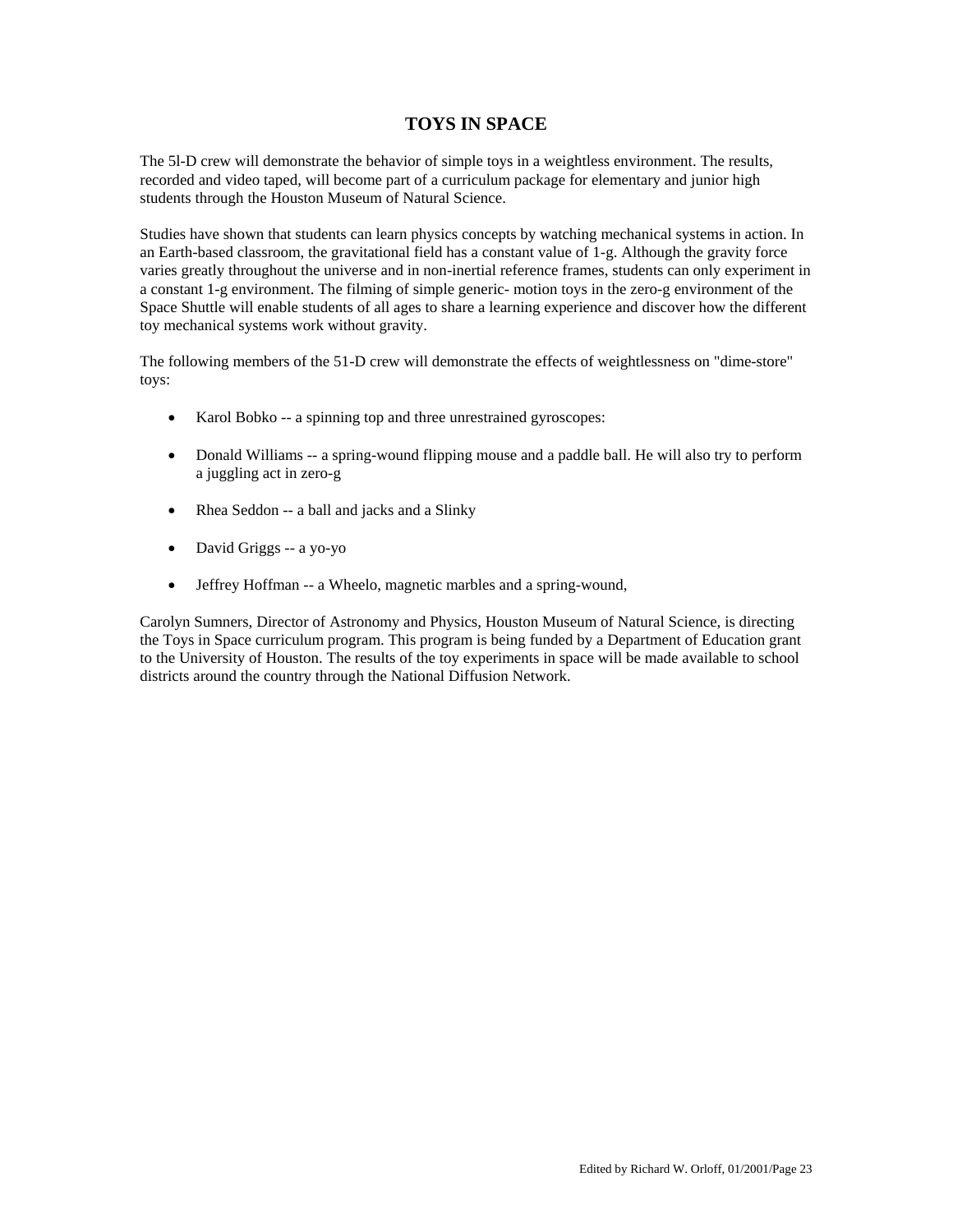## **ASTRONOMY PHOTOGRAPHY VERIFICATION TEST**

An experiment to test low light level photographic equipment, in preparation for next year's visit by Halley's Comet, is planned.

Mission specialist Jeffrey A. Hoffman, an astronomer and astrophysicist, will check out an image intensifier coupled with a Nikon camera, a combination that intensifies usable light by a factor of about 10,000.

Originally developed to photograph and study the Shuttle orbiter's skin, Hoffman believes the equipment can be used to observe objects of astronomical interest through the Shuttle's windows.

One of them is Comet Halley when it is closest to the sun late next year. At that time, it will be under its greatest influence of the solar winds and most difficult to observe from the surface of the Earth.

During this mission, Hoffman will photograph objects at various distances from the sun when it is below the horizon, similar to lighting conditions next year when the comet appears.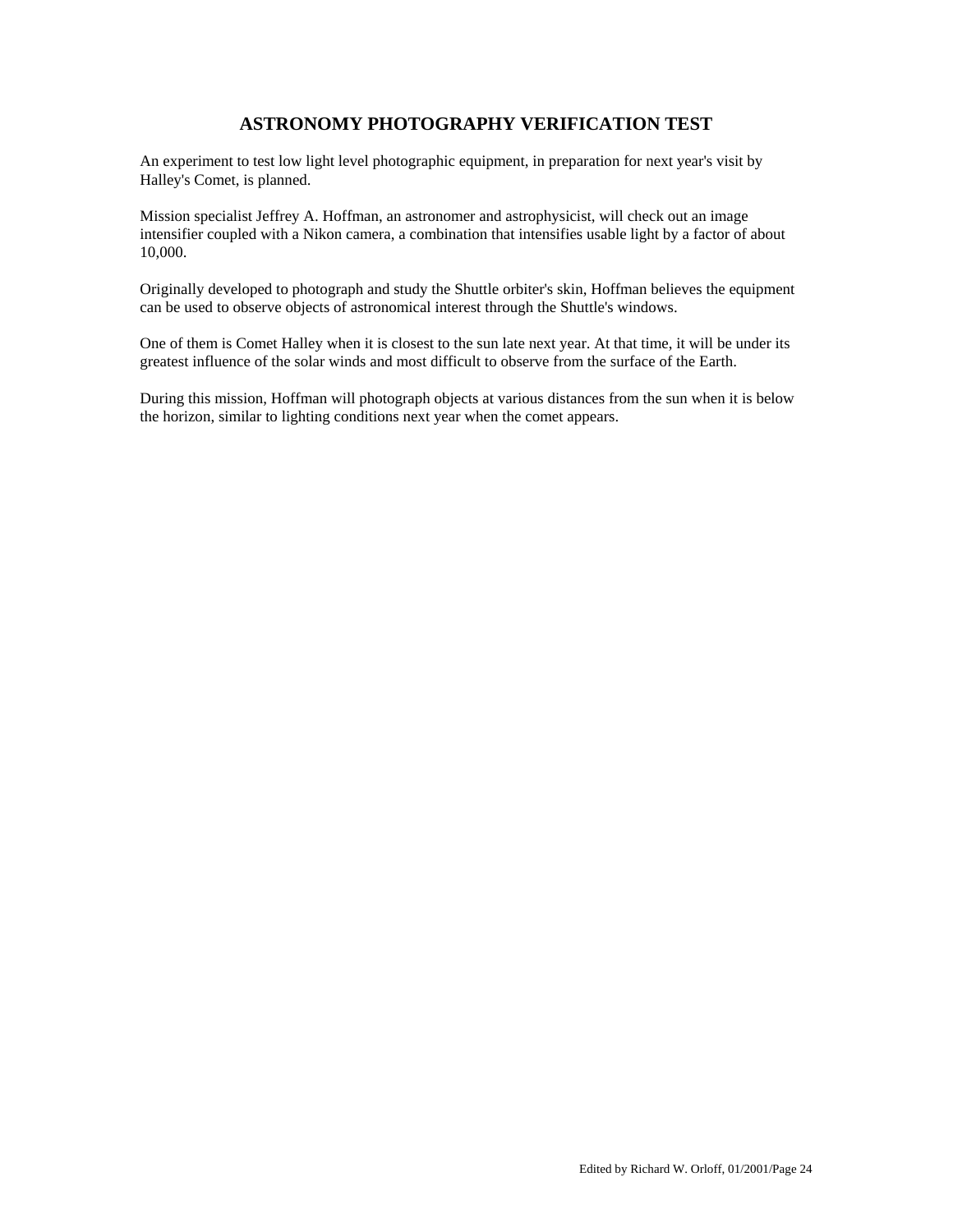## **STS-51D CREWMEMBERS**



*S85-28647 -- The STS-51D crewmembers are (front row, left to right), Karol J. Bobko, crew commander; Donald E. Williams, pilot; Rhea Seddon and Jeffrey A. Hoffman, mission specialists; and (back row) S. David Griggs, mission specialists; and Charles D. Walker and U.S. Senator Jake Garn (R. Utah) both payload specialists.* 

*No copyright is asserted for this photograph. If a recognizable person appears in the photo, use for commercial purposes may infringe a right of privacy or publicity. It may not be used to state or imply the endorsement by NASA or by any NASA employee of a commercial product, process or service, or used in any other manner that might mislead. Accordingly, it is requested that if this photograph is used in advertising and other commercial promotion, layout and copy be submitted to NASA prior to release.* 

*PHOTO CREDIT: NASA or National Aeronautics and Space Administration.*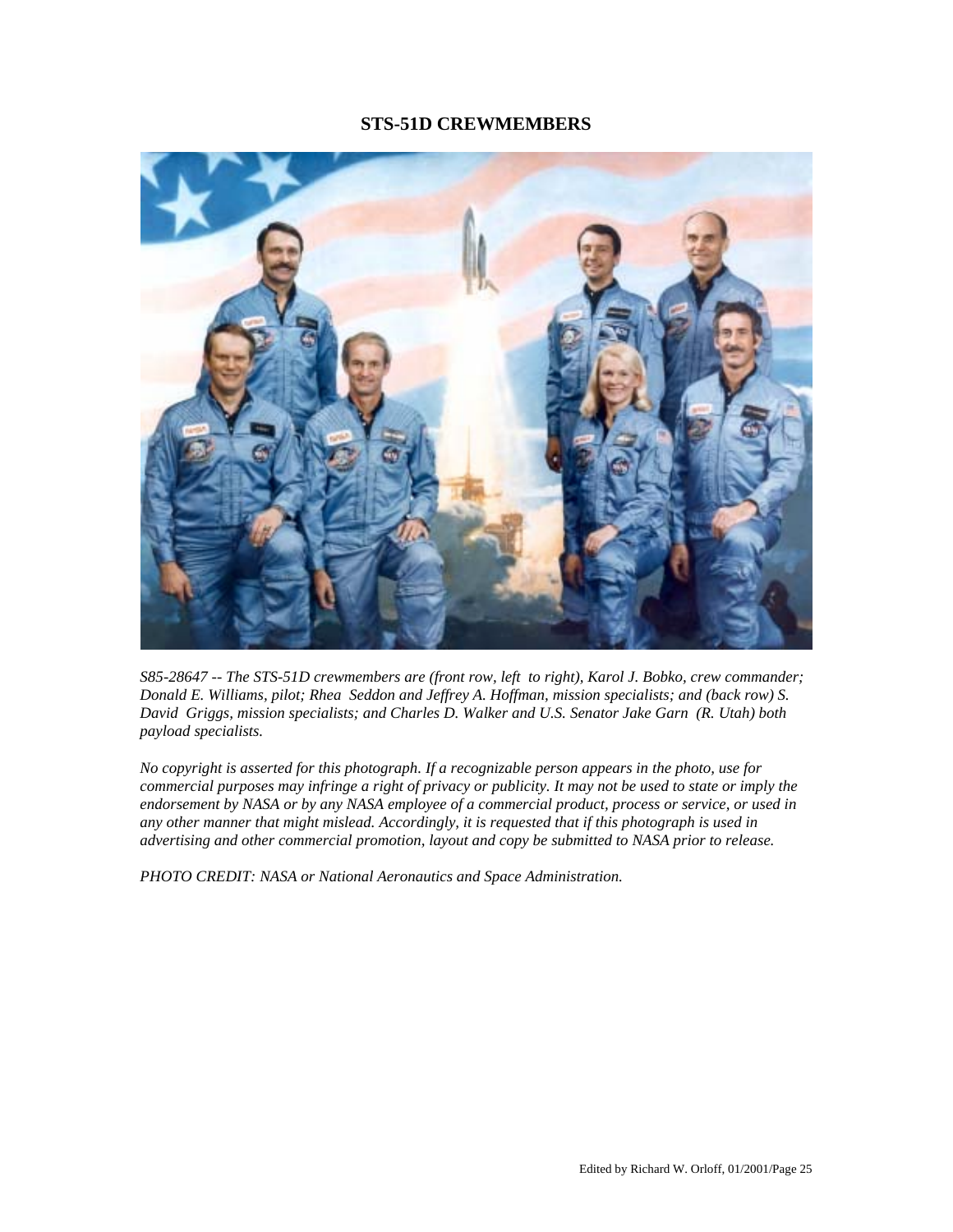## **BIOGRAPHICAL DATA**

**KAROL J. BOBKO,** 47, Colonel, USAF, commands the mission. Born in New York City, he became a NASA astronaut in 1969.

Bobko was pilot for STS-6, launched from Kennedy Space Center, FL, April 4, 1983. During this maiden voyage of the spacecraft Challenger, the crew deployed a communications satellite (TDRS).

Bobko was a crew member on the Skylab Medical Experiments Altitude Test (SMEAT), a 56-day ground simulation of the Skylab Mission, enabling crewmen to collect medical experiments baseline data and evaluate equipment, operations and procedures.

A graduate of the Air Force Academy in 1959, Bobko received a bachelor of science degree. He earned a master of science degree in aerospace engineering from the University of Southern California in 1970. Bobko has logged more than 5,600 hours in fighter, trainer and other aircraft.

**DONALD E. WILLIAMS,** 42, Commander, USN, pilot, will make his first flight on 51-D. A native of Lafayette, IN, he was graduated from Purdue University in 1964 with a bachelor of science degree in mechanical engineering.

Commissioned through the NROTC program at Purdue, he was fighter pilot and flight instructor, and made four Vietnam deployments aboard the USS Enterprise, completing a total 330 combat missions. He has logged more than 4,000 hours flying time, including 3,800 in jets and 745 carrier landings.

Williams became a NASA astronaut in 1978. He worked as test pilot in the Shuttle Avionics Integration Laboratory at JSC and also participated in Orbiter test, checkout, launch and landing operations at the Kennedy Space Center. He was Deputy Manager of Operations Integration of the National Space Transportation System Program Office at the Johnson Space Center until his selection as pilot for mission 51-D.

**M. RHEA SEDDON,** 37, MD, a native of Murfreesboro, TN, is one of three mission specialists. Selected as a NASA astronaut in 1978, she will make her first space flight on 51-D.

At NASA, Seddon's work has touched on a variety of areas including orbiter and payload software, avionics, flight data file, the Shuttle medical kit and checklist, and serving as launch and landing rescue helicopter physician.

Seddon received a bachelor of arts degree in physiology from the University of California, Berkeley, and a doctorate of medicine from the University of Tennessee.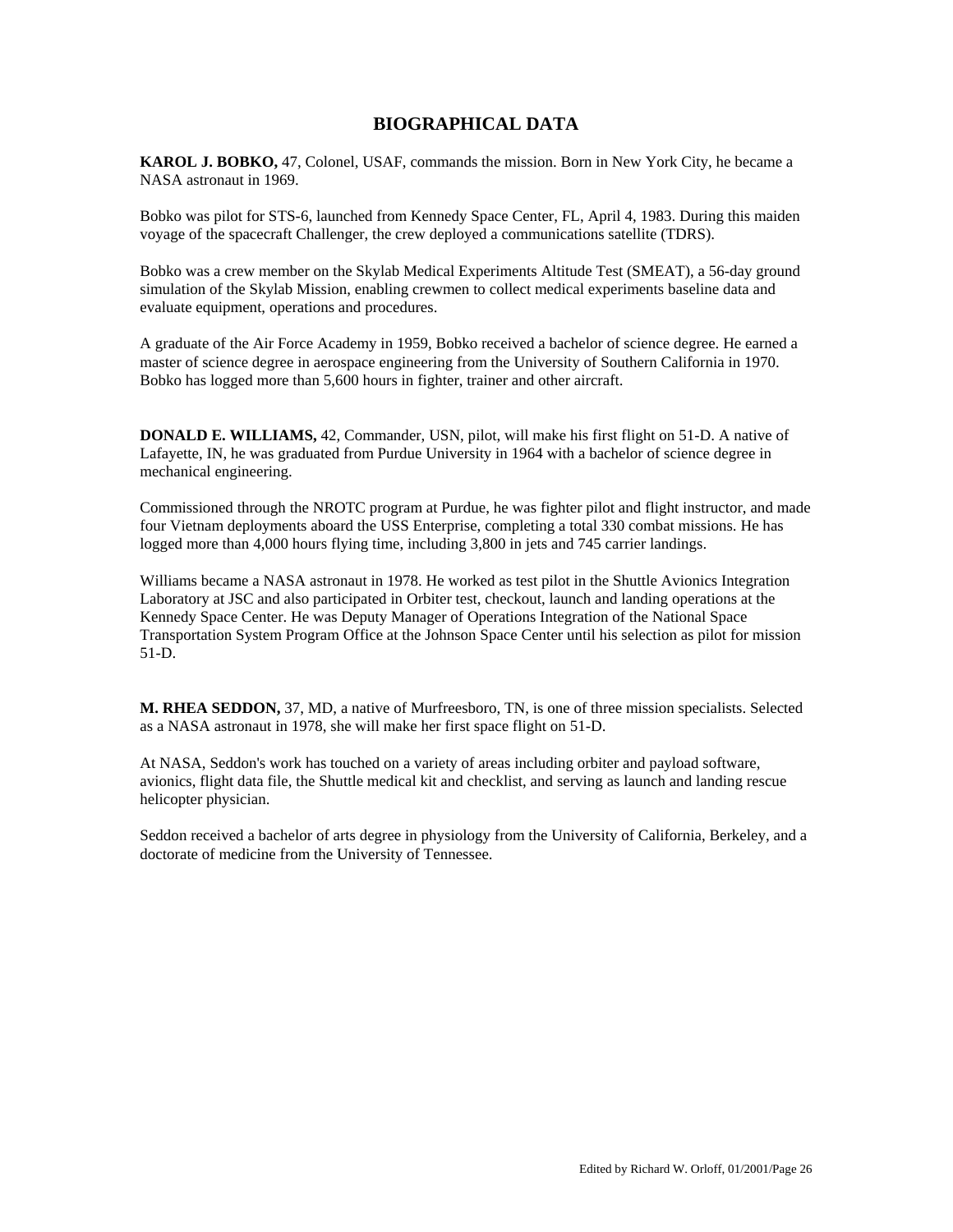## **BIOGRAPHICAL DATA**

**S. DAVID GRIGGS,** 45, Captain, USNR, is a mission specialist. He became an astronaut in 1978. He will make his first flight in space on mission 51-D. A native of Portland, Ore., Griggs received a bachelor of science degree from the U.S. Naval Academy in 1962 and master of science in administration from George Washington University in 1970.

A research pilot at the Johnson Space Center since 1970, he was project pilot for the Shuttle Trainer Aircraft which he helped design, develop and test.

Griggs became Chief of the Shuttle Training Aircraft Operations Office in 1976, a post he held until his selection as an astronaut candidate. Special honors include the Navy Distinguished Flying Cross, 15 Air Medals and three Navy Commendation Medals. He has logged 7,500 hours flying time -- 6,500 in jet aircraft.

**JEFFREY A. HOFFMA**N, 40, PhD, a mission specialist, will make his first space flight on 51-D. An astronaut since 1978, Hoffman worked in the Flight Simulation Laboratory at Rockwell International in Downey, CA, testing guidance, navigation and flight control systems during preparations for Shuttle orbital flight tests.

Born in Scarsdale, NY, Hoffman received a bachelor of arts degree in astronomy from Amherst College and a doctor of philosophy in astrophysics from Harvard.

Hoffman's research interests are in high-energy astrophysics -- cosmic gamma ray and X-ray astronomy. His doctoral work at Harvard was the design, construction, testing and flight of a balloon-borne, lowenergy gamma ray telescope. Hoffman has been named as a mission specialist for another Space Shuttle flight in March of 1986.

**CHARLES D. WALKER**, 36, is one of two payload specialists. He is chief test engineer for the McDonnell Douglas Electrophoresis Operations in Space project.

Walker will operate the materials processing equipment, a project aimed at separating large quantities of biological materials in space for ultimate use in new pharmaceuticals.

Walker was graduated from Purdue University in 1971 with a bachelor of science degree in aeronautical and astronautical engineering. Prior to joining McDonnell Douglas, he was project engineer responsible for computer-based manufacturing process controls and design of ordnance production equipment at the Naval Sea Systems Command Engineering Center, Crane, IN. Walker flew as payload specialist on mission 41-D, operating the materials processing equipment.

**E. J. "JAKE" GARN,** 52, U.S. Senator, is a payload specialist. A native of Richfield, Utah, Garn will take part in medical tests and carry out other tasks designated by NASA. He is the first public official to fly aboard the Space Shuttle.

Garn was graduated from the University of Utah with a bachelor of science degree in business and finance. A former insurance executive, he served as a pilot in the U.S. Navy. He has flown more than 10,000 hours in military and civilian aircraft.

Prior to election to the U.S. Senate in 1974, he served on the Salt Lake City Commission for 4 years and was elected mayor in 1971. He was elected to a second term in the Senate in 1980. Garn has been associated with NASA programs for more than 10 years. He was a member of the Aeronautics and Space Committee during his first 2 years in the Senate, and for the past 4 years has been chairman of the HUD and Independent Agencies Sub committee, which provides funding for NASA programs.